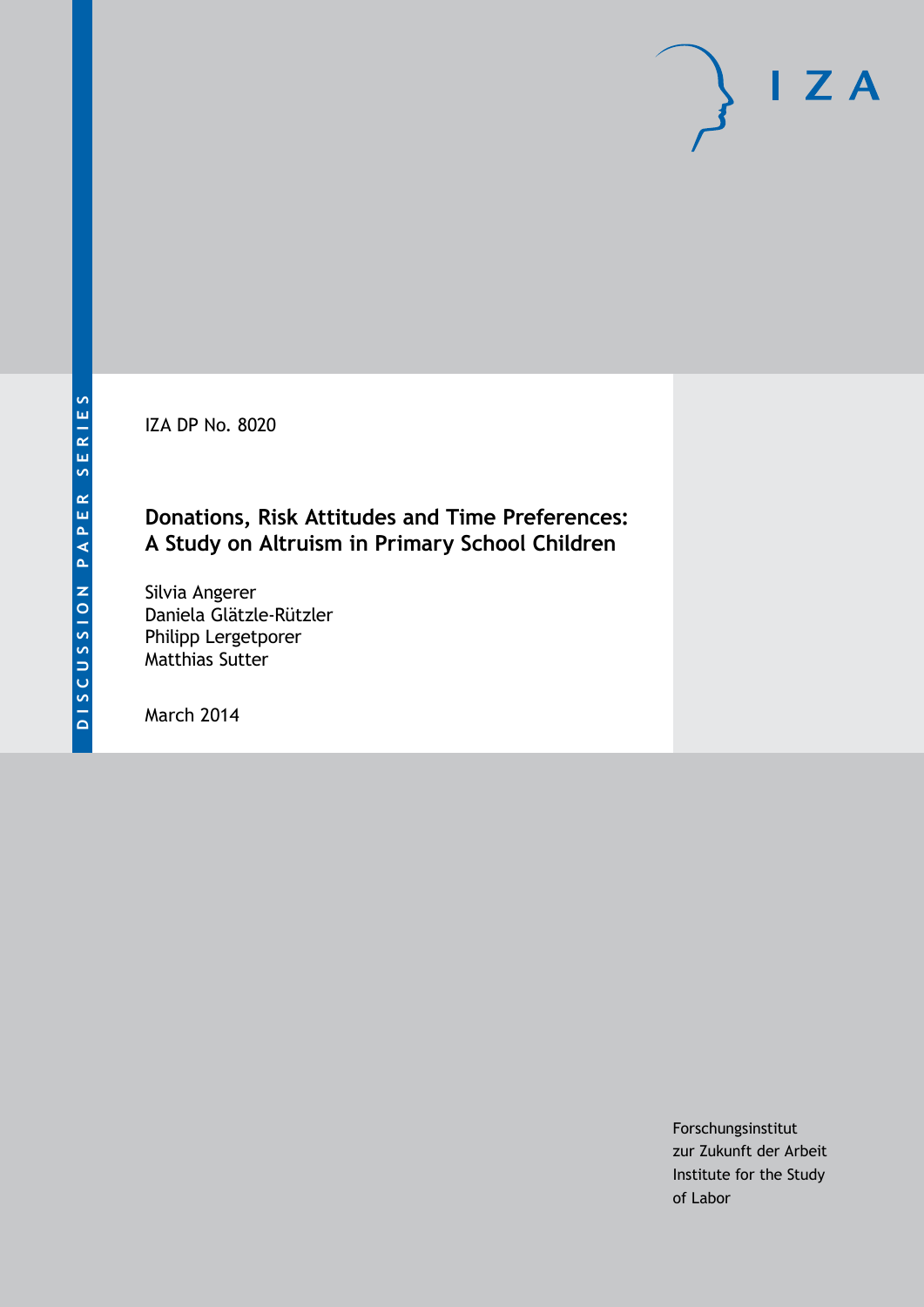# **Donations, Risk Attitudes and Time Preferences: A Study on Altruism in Primary School Children**

# **Silvia Angerer**

*University of Innsbruck*

# **Daniela Glätzle-Rützler**

*University of Innsbruck*

# **Philipp Lergetporer**

*University of Innsbruck and Ifo Institute, University of Munich*

# **Matthias Sutter**

*European University Institute, University of Cologne and IZA*

# Discussion Paper No. 8020 March 2014

IZA

P.O. Box 7240 53072 Bonn Germany

Phone: +49-228-3894-0 Fax: +49-228-3894-180 E-mail: [iza@iza.org](mailto:iza@iza.org)

Any opinions expressed here are those of the author(s) and not those of IZA. Research published in this series may include views on policy, but the institute itself takes no institutional policy positions. The IZA research network is committed to the IZA Guiding Principles of Research Integrity.

The Institute for the Study of Labor (IZA) in Bonn is a local and virtual international research center and a place of communication between science, politics and business. IZA is an independent nonprofit organization supported by Deutsche Post Foundation. The center is associated with the University of Bonn and offers a stimulating research environment through its international network, workshops and conferences, data service, project support, research visits and doctoral program. IZA engages in (i) original and internationally competitive research in all fields of labor economics, (ii) development of policy concepts, and (iii) dissemination of research results and concepts to the interested public.

<span id="page-1-0"></span>IZA Discussion Papers often represent preliminary work and are circulated to encourage discussion. Citation of such a paper should account for its provisional character. A revised version may be available directly from the author.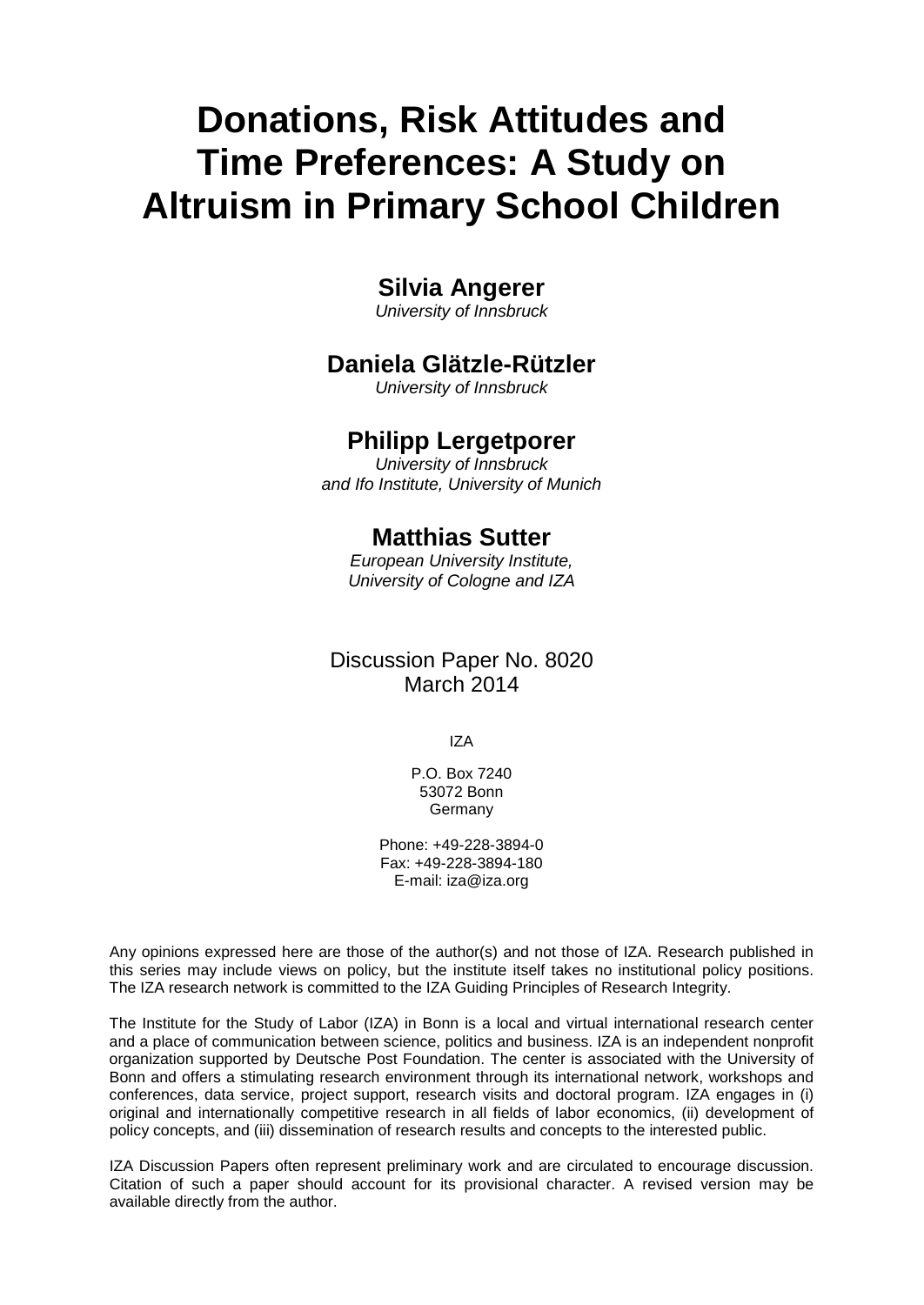IZA Discussion Paper No. 8020 March 2014

# **ABSTRACT**

# **Donations, Risk Attitudes and Time Preferences: A Study on Altruism in Primary School Children[\\*](#page-1-0)**

We study with a sample of 1,070 primary school children, aged seven to eleven years, how altruism in a donation experiment is related to children's risk attitudes and intertemporal choices. Examining such a relationship is motivated by theories of reciprocal altruism that provide a cornerstone to understand human social behavior. We find that higher risk tolerance and patience in intertemporal choice increase, in general, the level of donations, albeit the effects are non-linear. We confirm earlier results that altruism increases with age during childhood and that girls are more altruistic than boys. Having older brothers makes subjects less altruistic.

JEL Classification: C91, D03, D63, D64

Keywords: altruism, donations, risk attitudes, intertemporal choices, experiment, children

Corresponding author:

Silvia Angerer Department of Public Finance University of Innsbruck Universitätsstraße 15 6020 Innsbruck Austria E-mail: [silvia.angerer@uibk.ac.at](mailto:silvia.angerer@uibk.ac.at)

We are particularly grateful to Fabian Kosse, Hanna Schildberg-Hörisch, and participants at the Workshop of Self-Control, Self-Regulation and Education at Aarhus University for very helpful comments. We thank Rudolf Meraner from the South Tyrolean State Board of Education (*Pädagogisches Institut für die deutsche Sprachgruppe in Südtirol*), the schools' headmasters (Gabriella Kustatscher, Maria Angela Madera, Eva Dora Oberleiter, Brigitte Öttl, Ursula Pulyer, Vally Valbonesi), and the parents of the involved children for making this study possible, and the children for participation. Financial support from the Government of the autonomous province South Tyrol is gratefully acknowledged.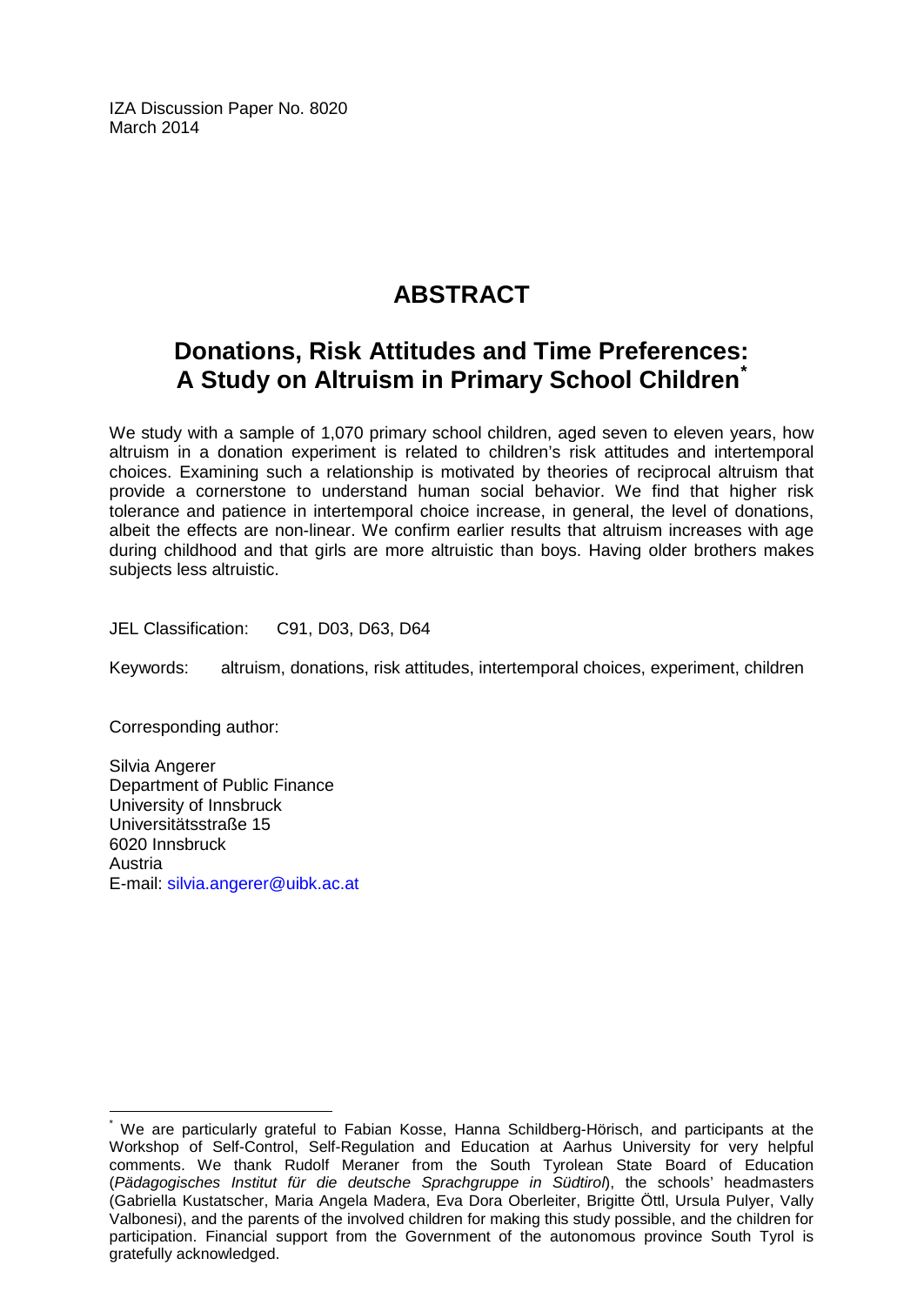### **1. Introduction**

Non-selfish, other-regarding behavior is an important prerequisite for cooperation in human societies where large numbers of genetically unrelated strangers interact with each other. This means that such behavior is a lubricant for the well-functioning of institutions, markets and societies as a whole (Bowles, 2004; Boyd and Richardson, 2005).

Despite that, the reasons for other-regarding preferences towards genetically unrelated strangers have been under close scientific scrutiny for decades. A fundamental contribution for a better understanding of the roots of other-regarding behavior has been provided by Trivers (1971) who argues that cooperation among non-kin can be maintained at high levels through reciprocal altruism. An individual engages in reciprocal altruism if she foregoes immediate benefits by acting altruistically towards another person in the expectation of receiving a larger payoff from the interaction partner in return later. Such behavior is frequently observed in humans (Fehr and Gächter, 2000), but it obviously involves a component that is related to intertemporal choices, because altruism is expected to pay off at some time in the future only while the costs of it have to be borne now. Individuals with higher discount rates of future rewards can therefore be expected to engage less in altruistic behavior than more patient individuals (Axelrod, 1984). This will be the first hypothesis tested in this paper.

Apart from patience, risk preferences are potentially important for reciprocal altruism. If an individual helps another subject hoping to be repaid later, the individual has to bear the risk that the other subject is not going to reciprocate in the future. From this it follows that more risk averse individuals should be less likely to engage in reciprocal altruism. This will be studied as our second hypothesis.

Our setting to study our hypotheses involves more than 1,000 primary school children in the bilingual city of Meran in Italy. The children are seven to eleven years old and represent 86% of all primary school children in this city with its 38,000 inhabitants. We let children decide in a dictator-game like framework how many experimental tokens they want to keep for themselves and how many they want to donate to a well-known charity in this part of Italy. While the determinants of donations have been extensively studied with adults (List, 2011), we can examine which factors influence children's altruistic giving to needy recipients. Of course, our paper is also related to previous work on how altruism develops in childhood. Both psychologists and economists are interested in this issue (see Eisenberg and Fabes, 1998, for a review from the perspective of developmental psychology). The common bottom-line seems to be the insight that altruism develops and gets stronger in childhood. In other words,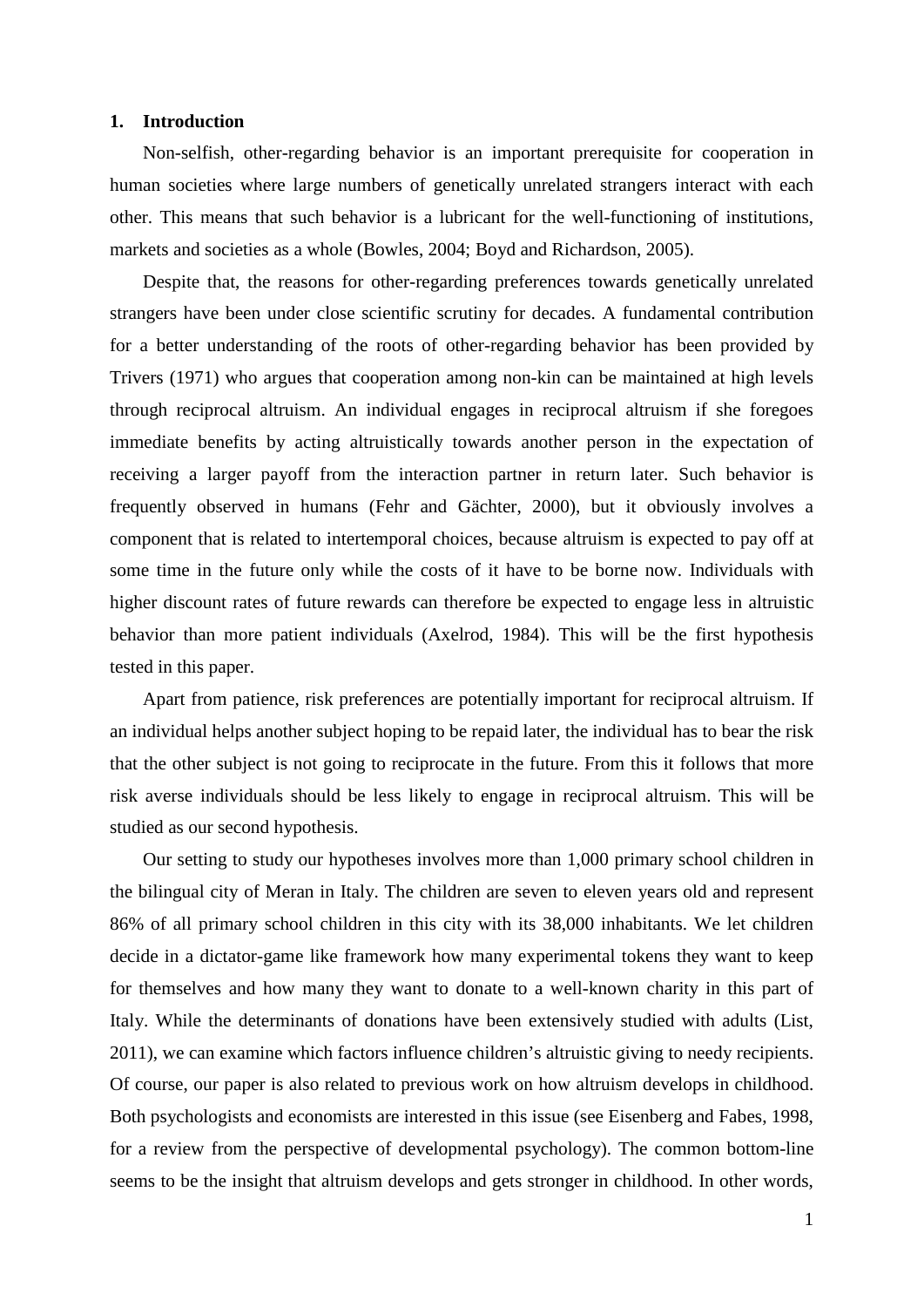the evidence from dictator, ultimatum and trust games suggests that humans become less selfish as they grow older (Murnighan and Saxon, 1998; Harbaugh and Krause, 2000; Harbaugh et al., 2003; Benenson et al., 2007; Sutter and Kocher, 2007; Fehr et al., 2008; Gummerum et al., 2008, 2010). However, none of these previous studies has addressed how pro-social behavior in the various bargaining games or allocation tasks relates to risk attitudes and intertemporal choices. For this reason we are contributing to this literature on social preferences and their development during childhood by examining the hypotheses outlined above. In addition to testing the relation of pro-social behavior to risk attitudes and intertemporal choices, our dataset allows us to study the effects of socio-demographic variables such as the children's IQ, the number of siblings and measures for the socioeconomic status and education of their parents.

Our results suggest a significant, yet largely non-linear, relation between altruism in our donation experiment and risk tolerance respectively patience. Altruism increases with age, a finding that confirms previous studies. Girls are more generous in their donations, and so are subjects with a higher relative IQ. Having older brothers reduces donations, while fathers with higher education induce (weakly) larger donations. We find no difference in the donations of Italian- and German-speaking children.

The rest of the paper is structured as follows: The next section describes the experimental design. The results are presented in Section 3 and Section 4 concludes the paper.

### **2. Experimental Design**

The experiments were conducted in October and November 2012 in the city of Meran in the province of South Tyrol, Italy. This city provides an almost unique natural setting since half of its 38,000 inhabitants is German-speaking and the other half speaks Italian. Schools are segregated by language, despite serving children from the same neighborhoods. This enables us to assess whether the language spoken influences the children's attitudes towards altruism.<sup>1</sup> In total, 1,070 children, aged seven to eleven years and attending grades two to five of the primary schools in the city, participated in the experiment. Table 1 indicates the number of subjects per grade, gender and language spoken.

# *Table 1 about here*

<span id="page-4-0"></span>In a recent study, Chen (2013) shows that languages with strong future tense reference (like Italian) induce less future-oriented economic behavior than languages with weak future tense reference (like German). Thus, it is sensible to test whether this language-effect extends to other dimensions of economic behavior such as distributional preferences.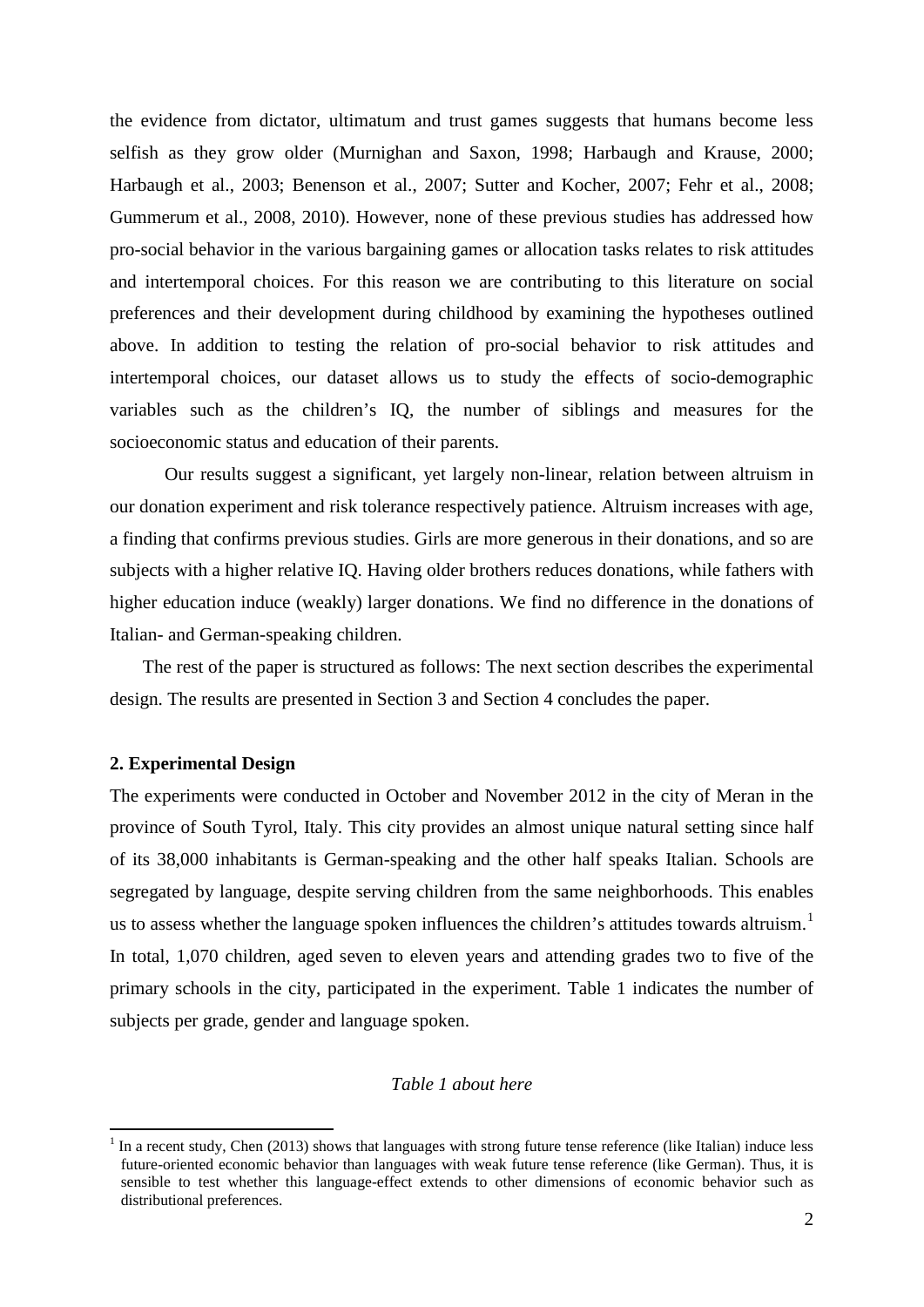As one central aspect of this study is to investigate the connections between altruism and other dimensions of experimentally elicited economic behavior, we used the same subject pool to run experiments on altruism, risk attitudes and intertemporal choices. All experiments were incentivized with tokens which could be exchanged for fruits, sweets and other little presents by the decision maker.<sup>[2](#page-4-0)</sup> All of these experiments were part of a larger research project on the development of economic decision making of primary school children. By visiting the same students several times in the course of two academic years, they were generally familiar with experimental procedures and that sometimes rewards could only be distributed after a temporary delay (for instance in experiments on intertemporal choices or in strategic games where the matching needed to be done manually after an experiment).

# **2.1 The donation game**

We employed the following dictator game-like experiment on donations to a charity: Each child received an endowment of six tokens and was asked to allocate them between him- or herself and a needy recipient. The decision maker could exchange the retained tokens for little presents right after the experiment. The cash equivalent of the donated tokens was transferred to one of the province's largest charities – called "Menschen in Not: Kinderarmut durch Kinderreichtum – Umanità che ha bisogno: famiglia numerosa = famiglia povera?", an initiative to support underprivileged children in South Tyrol. This charity is run by the wellknown Caritas diocese Bolzano-Bressanone. For each token donated the charity received 50 cents. Subjects were not informed about the exact cash value of the tokens. Instead, we told them that one token was converted into the monetary value it buys on average in the experimental shop (which was 50 Euro-cents). In total, 951.50 Euro were donated to the charity.

As we used a one-on-one explanation for assuring comprehension, experimenter demand effects may affect our results. In order to minimize that, children were asked to allocate their endowment between a grey envelope (for them) and a white envelope (for the needy child) and seal them in private.<sup>[3](#page-5-0)</sup> Each subject was instructed to insert the white envelope (with the donation) into a donation box which was located in the middle of the room. [4](#page-5-1) At the end of the experiment, each child took his or her grey envelope and was escorted to another room in

<span id="page-5-2"></span> $2$  Experimental instructions of all experiments are provided in Appendix A.

<span id="page-5-0"></span> $3$  In order to assure privacy while not violating custody, the experimenter turned around until the child indicated that the task was completed.

<span id="page-5-1"></span> $t^4$  Children were instructed to do so even if the white envelope was empty.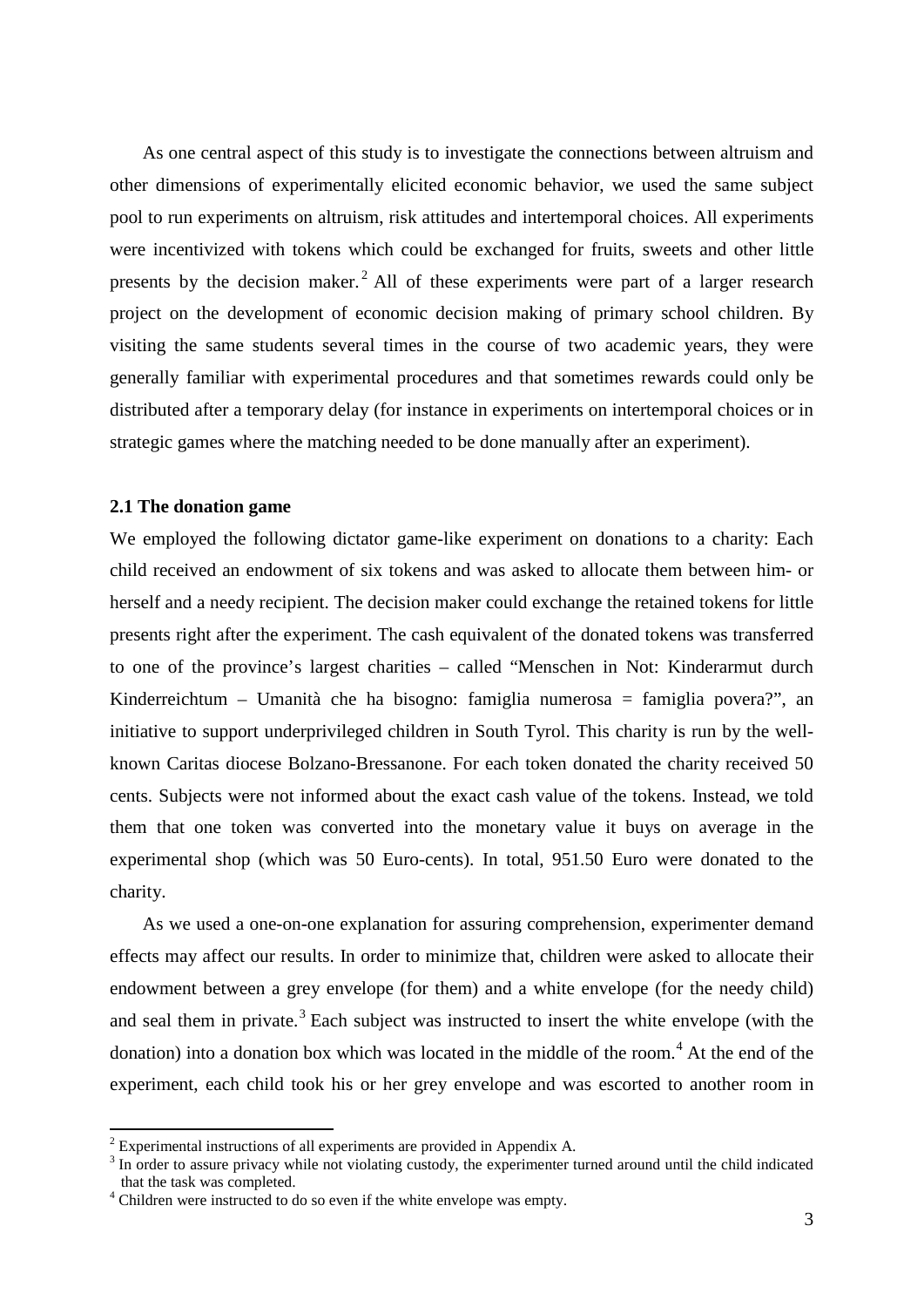which the experimental shop was set up where children could exchange the retained tokens into presents. Children entered the experimental shop one-by-one in order to guarantee anonymity of decisions towards other children. An experimenter in the shop (different from the one running the experiment with the child) then let the child exchange the tokens in the grey envelope into presents.

#### **2.2 Elicitation of risk attitudes**

Risk attitudes were elicited with a simple investment task in the same experimental session. In this task, each child was endowed with five tokens and had to decide how many of these tokens to invest in a lottery that doubled the number of invested tokens with a 50% probability, while with 50% probability the child lost its investment (this follows the design of Charness and Gneezy, 2010). Non-invested tokens were safe earnings for the child. We take the number of invested tokens as an indicator of risk-tolerance.

### **2.3 Elicitation of intertemporal choices**

In this experiment children were endowed with five tokens and they had to decide how many tokens to consume immediately (by exchanging them into small presents) and how many tokens to invest into the future. Each invested token was doubled and paid out only four weeks after the experiment. In the case of delayed payments, the classroom teacher delivered the presents to the children in sealed envelopes exactly four weeks after the experiment. The intertemporal choice experiment was run with the same subject pool about one month after the other two experiments.

#### **3. Results**

#### **3.1 Descriptive analysis**

Figure 1 shows the distribution of donations across age cohorts. Due to the low incidence of 4, 5 and 6 donations, we pooled subjects who donated more than half of their endowment. We find that the share of subjects deciding to donate zero tokens decreases monotonically from 29% for 7/8-year-olds to 13% for 10/11-year-olds. This decreasing trend is statistically significant (*p*<0.01, Cuzick's Wilcoxon-type test for trend). While the share of subjects who donate one, two or three tokens remains constant at about 30%, 20-25% and 20%, respectively, the fraction of subjects giving more than half of their endowment increases significantly with age  $(p<0.01$ , Cuzick's Wilcoxon-type test for trend), albeit it remains fairly small. Taken together, these observations indicate that altruism increases with age.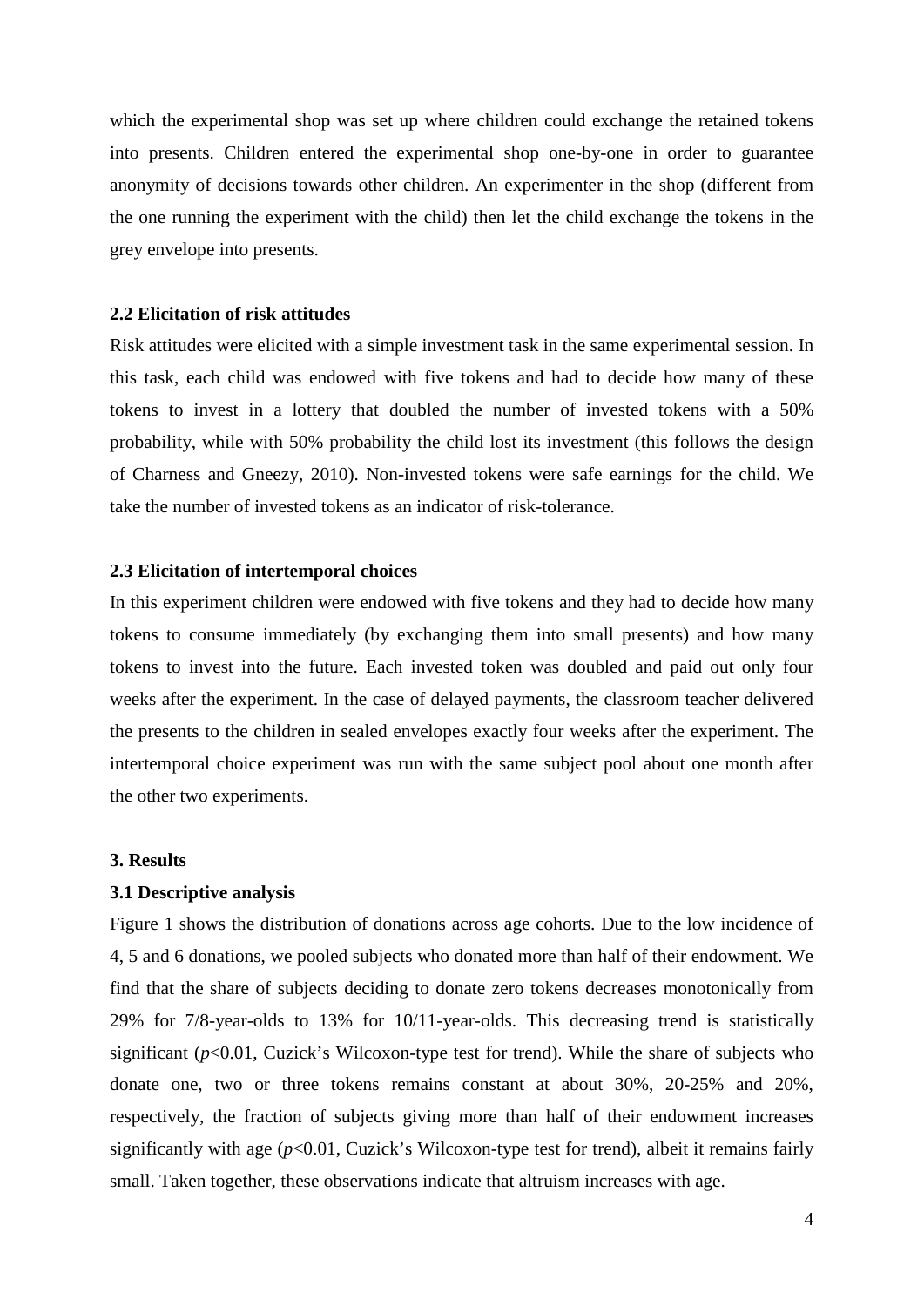# *Figure 1 about here*

Apart from age effects, Figure 1 reveals a high degree of heterogeneity in donations within each age group. Hence, we investigate in a next step the effects of additional individual-specific characteristics that may explain the potential sources of this variation.

In panel (a) of Figure 2 we show the relative frequency of donations, conditional on risk tolerance as measured by our investment task. The width of the different columns represents the relative frequency with which children invested from zero to five tokens into the lottery. Moving to the right along the horizontal axis indicates more risk tolerance, therefore. The data suggests a negative relationship between risk taking and the probability of donating zero tokens for low levels of risk tolerance (up to 3 tokens invested), but a positive relation for high levels of risk tolerance (from 3 to 5 tokens). A reversed non-linear pattern can be observed for donating two or more tokens. Thus, children with intermediate risk attitudes are less likely to donate zero tokens and more likely to give more of their endowment as compared to subjects with relatively extreme risk attitudes.

The relationship between donations and patience is illustrated in panel (b), with columns again indicating the relative frequency with which children invested a particular amount of tokens into the future (to get two presents per token in four weeks). There is a significant relationship between patience and the likelihood of donating money to the charity. More patient subjects are significantly less likely to retain all the tokens for themselves ( $p < 0.01$ ; Cuzick's Wilcoxon-type test for trend). The overall level of donations is also significantly increasing with patience  $(p < 0.01$ ; Cuzick's Wilcoxon-type test for trend). However, the impact of patience on donations resembles the pattern of risk tolerance by showing a nonlinear relationship: Very impatient and very patient children are less likely to donate two or more tokens than children who invest an intermediate amount of tokens.

# *Figure 2 about here*

Figure 3 displays the average donations across age and gender, showing that girls donate significantly more  $(p<0.01$  across all age groups, Wilcoxon Rank Sum Test). Moreover, Figure 3 confirms the well-established finding that children become more altruistic as they become older  $(p<0.01$  for both genders, Cuzick's Wilcoxon-type test for trend). It is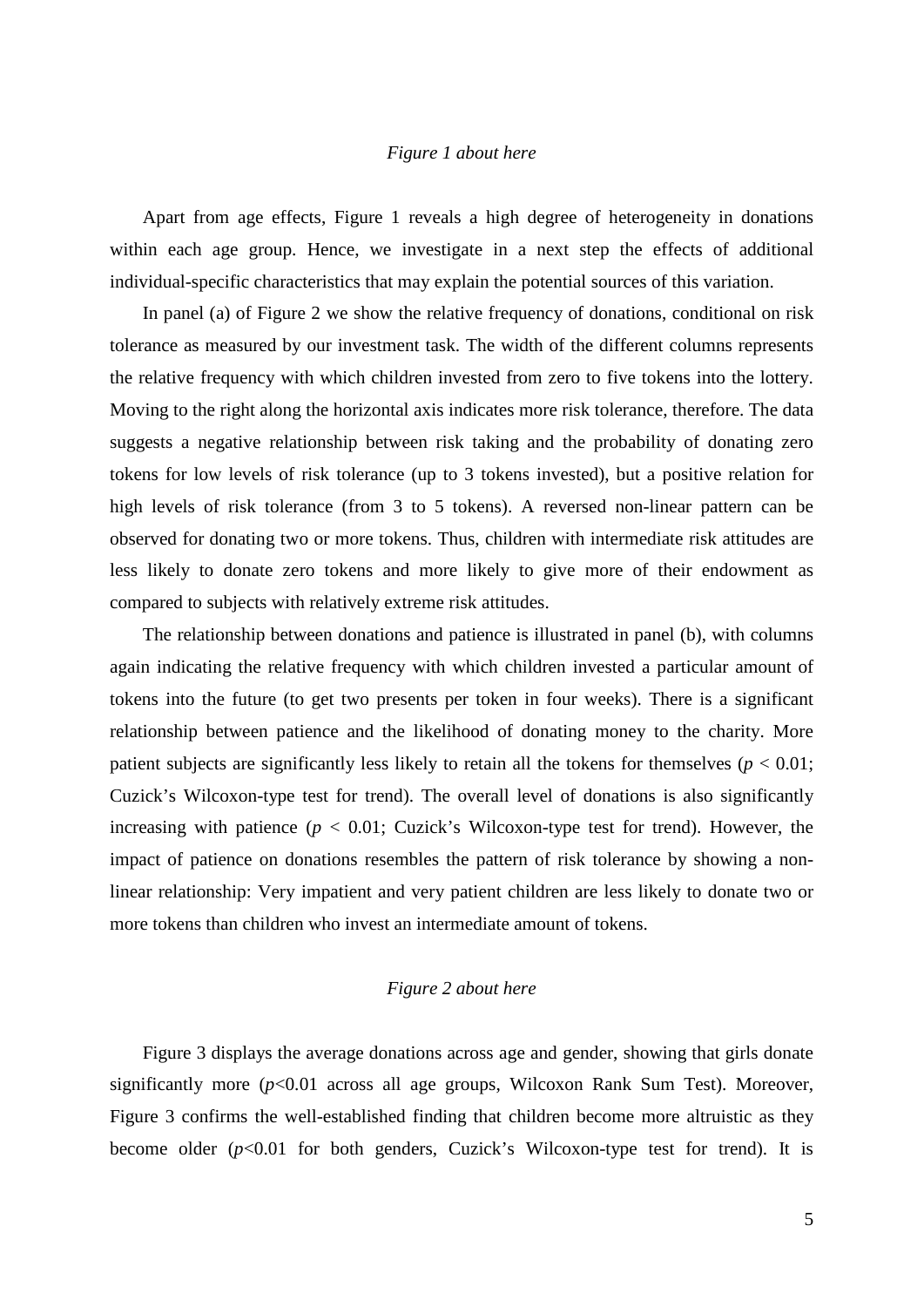furthermore noteworthy that the donation rates of our oldest subjects are similar to the share usually observed in adults whereas the youngest children give significantly less<sup>[5](#page-5-2)</sup>.

### *Figure 3 about here*

### **3.2 Regression analysis**

In order to explore further determinants of non-selfish behavior we present in Table 2 a regression analysis with the number of donated tokens as the dependent variable. Model (1) shows the basic model with dummies for being female, being a member of the German language group, for the participant's age in years, as well as an only child dummy as explanatory variables. Besides replicating the effects of gender and age as discussed in our descriptive analysis, we find that only children donate more tokens. We disentangle this effect by including detailed background information on siblings as dependent variables in Model (2) and find that the number of older brothers is driving the result.<sup>[6](#page-8-0)</sup>

We measured children's IQ with Raven's "Colored Progressive Matrices" as a proxy for cognitive abilities. We find that higher  $IQ$  – relative to the grade's average – is associated with larger donations, as shown in Model (3). This finding fits to the study of Houser and Schunk (2009) who found that children with good mathematics grades are more generous. In addition, this model indicates that risk tolerance and patience affect donations in a non-linear way. One possible explanation for this non-linear trend might be that children with "extreme" risk attitudes and time preferences are also more likely to exhibit an "extreme" choice of giving zero in the donation experiment. To test whether the non-linear trend is driven by subjects who are either very patient (risk averse) or very impatient (risk tolerant) and give nothing at the same time, we ran another ordered probit regression (not shown here) and exclude subjects who donated zero tokens. This "extremist"-explanation is not supported by our data, however: The results reveal that risk tolerance as well as patience are still significantly and non-linearly related to the number of tokens donated.

In Models (4) and (5) we also take into account parent's occupation and use this information as a proxy for parents' unemployment status, income and education<sup>[7](#page-8-1)</sup> in order to control for the socioeconomic status of children's parents. The model shows that parental

<span id="page-8-2"></span> $<sup>5</sup>$  In his meta-analysis, Engel (2011) finds that adult subjects usually give away about thirty percent of their endowment.</sup>

<span id="page-8-0"></span> $6$  Fehr et al. (2008) report the same effects for only children and show that older siblings are more altruistic. Our results are aligned with their findings, providing a refined analysis for the effects of older sisters and brothers. <sup>7</sup> See the Appendix on how we measured these attributes of parents.

<span id="page-8-1"></span>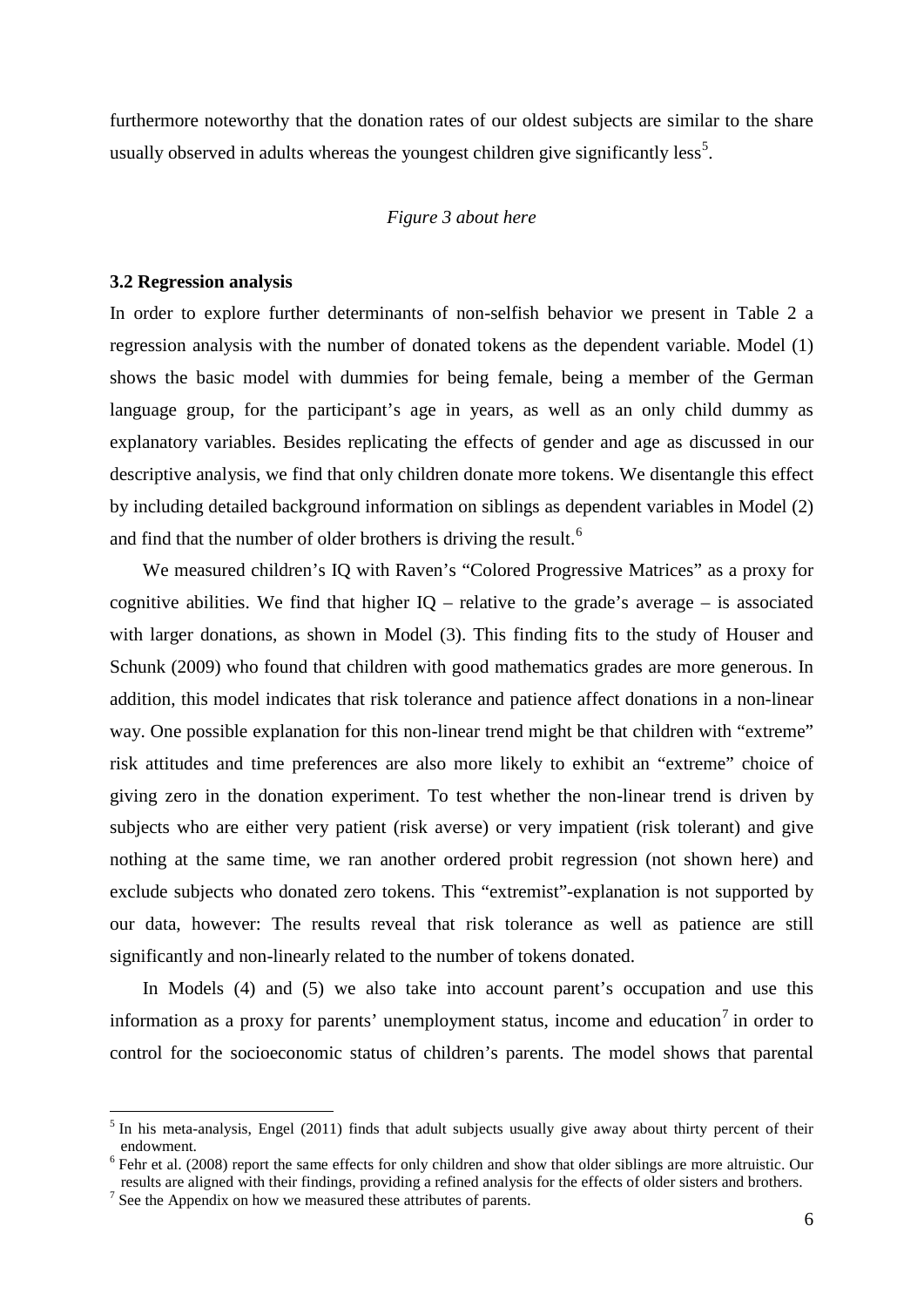unemployment has no effect on donations whereas the level of education of the father is marginally significant and positively related to donations.<sup>[8](#page-8-2)</sup>

# *Table 2 about here*

### **4. Conclusion**

In this paper we study the determinants of donations by children to a charity. We control for a host of background variables and in particular we are interested in the relationship of risk attitudes and time preferences with donations. While the existence of other-regarding preferences and their economic significance have been established in many studies over the past decades, the relationship with other economically important preferences such as risk- and time preferences has not been directly tested in children. As argued in the introduction, we expected larger donations of children who are more risk tolerant and more patient. Based on experiments with more than 1,000 primary school children, we have found some, but not unequivocal support for our hypotheses. In fact, we find that more patient children donate more tokens, in line with our hypothesis on the relationship with time preferences. However, the relationship is non-linear, both for risk attitudes and time preferences. Up to an intermediate level of risk tolerance and patience, donations increase, as expected. Yet, at the upper tail of risk tolerance and patience, donations decrease again, a finding which requires further exploration. One possible conjecture – that these non-linear findings would not be robust to considering only positive donations (and thus excluding all subjects who donate nothing) – has failed to provide an explanation, so more work is needed. Despite this, we consider it important to have shown that there is a relationship between risk attitudes, time preferences and altruism, the latter measured in a simple, and incentivized, donation experiment.

In addition to this finding, we show that the positive age trend in altruism can be attributed to the fact that the relative share of subjects who retain the whole pie decreases with age while the willingness to offer more than half of the endowment increases. Moreover, we find that the heterogeneity of preferences within different age groups can be explained by several factors: First, our analysis reveals that girls are significantly more generous than boys.

<sup>&</sup>lt;sup>8</sup> Including the variables on the parent's education and income decreases our sample size to 679 observations. The reason for this is that it was not possible to obtain this information for all subjects. A post estimation Wald test on the joint effect of the education and income of the children's parents on the number of tokens donated turns out to be significant  $(p<0.05)$ . This suggests that the socioeconomic status has an overall effect on altruistic giving in the donations experiment. This is in line with the findings of Benenson et al. (2007).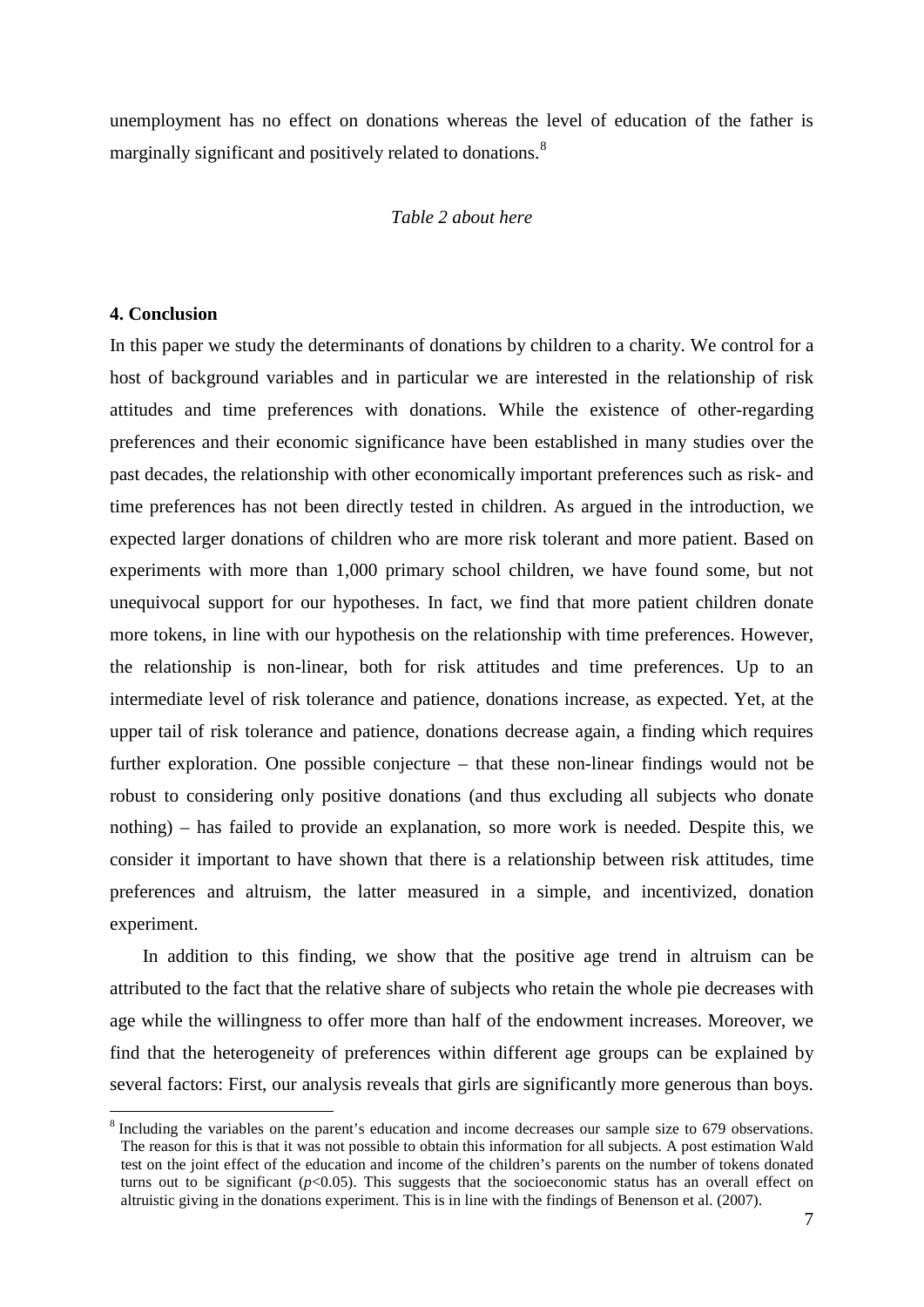Second, we replicate the result that the number of siblings has a negative impact on dictator offers (see Fehr et al., 2008) and find that this effect can be attributed to older brothers. Third, our analysis reveals that children with higher IQ-test scores relative to their peers donate more tokens. Finally, we see a weak influence of a father's educational attainments on the generosity of children in our donation experiment.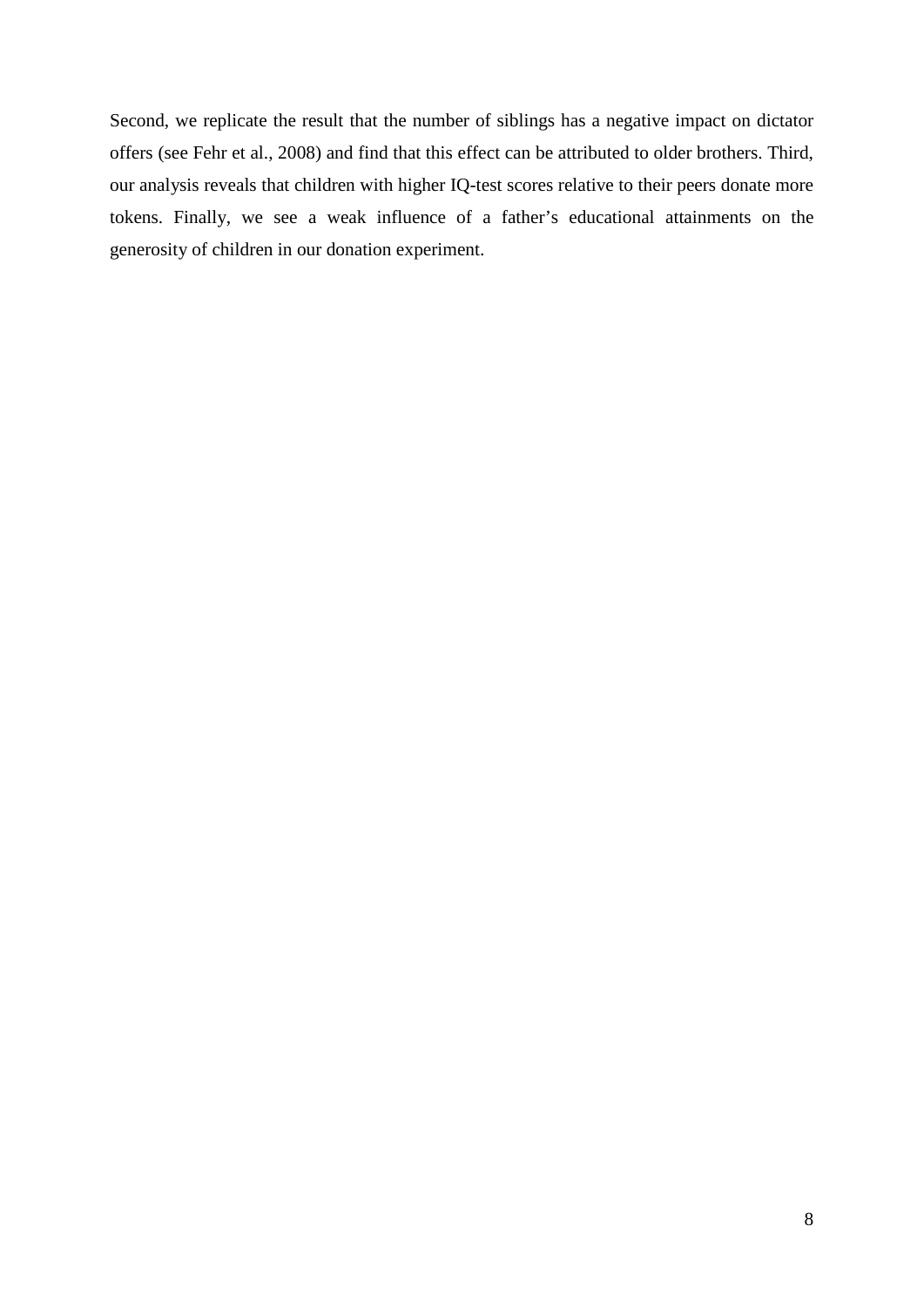### **References**

Axelrod, R., 1984. The evolution of cooperation. New York: Basic Books.

- Benenson, J. F., Pascoe, J., Radmore, N., 2007. Children's Altruistic Behavior in the Dictator Game. Evolution and Human Behavior 28, 168-175.
- Bowles, S., 2004. Microeconomics: Behavior, Institutions and Evolution. Princeton University Press.
- Boyd, R. T., Richerson, R. J., 2005. The Origin and Evolution of Cultures. Oxford University Press. Oxford.
- Charness, G., Gneezy, U, 2010. Portfolio Choice and Risk Attitudes: An Experiment. Economic Enquiry 48, 133-146.
- Chen, M. K., 2013. The effect of language on economic behavior: Evidence from savings rates, health behaviors, and retirement assets: Dataset. American Economic Review 103, 690-731.
- Eisenberg, N., Fabes, R. A. (1998). Prosocial development. In W. Damon, & N. Eisenberg (Eds.), Handbook of child psychology: Vol. 3. Social, emotional, and personality development (pp. 701–778). New York, Wiley.
- Engel, C., 2011. Dictator games: a meta study. Experimental Economics 14, 583-610.
- Fehr, E., Bernhard, H., Rockenbach B., 2008. Egalitarianism in young children. Nature 454, 1079-1083.
- Fehr, E., Gächter, S., 2000. Fairness and retaliation: The economics of reciprocity. Journal of Economic Perspectives 14, 159-181.
- Gummerum, M., Hanoch, Y., Keller, M., Parsons, K., Hummel, A., 2010. Preschoolers' allocations in the dictator game. The role of moral emotions. Journal of Economic Psychology 31, 25-34.
- Gummerum, M., Keller, M., Takezawa, M., Mata, J., 2008. To give or not to give: Children's and adolescents' sharing and moral negotiations in economic decision situations. Child Development 79, 561-576.
- Harbaugh, W. T., Krause, K., 2000. Children's altruism in public good and dictator experiments. Economic Inquiry 38, 95-109.
- Harbaugh, W. T., Krause, K., Liday, S. G., 2003. Bargaining by children. Unpublished manuscript, University of Oregon.
- Houser, D., Schunk, D., 2009. Social environments with competitive pressure: Gender effects in the decisions of German schoolchildren. Journal of Economic Psychology 30, 634-641.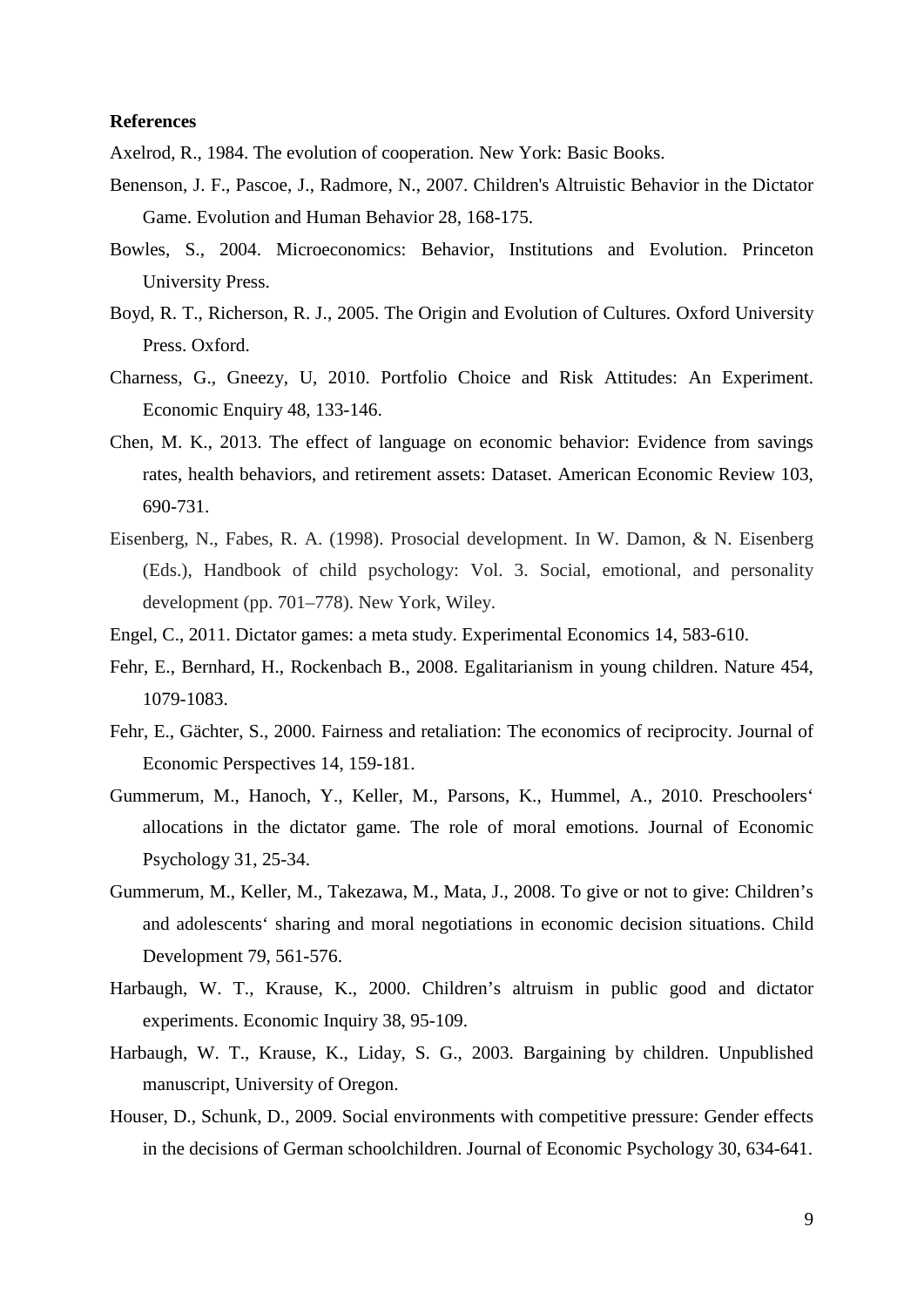- List, J.A., 2011. The market for charitable giving. Journal of Economic Perspectives 25, 157- 180.
- Murnighan, J. K., Saxon, M. S., 1998. Ultimatum bargaining by children and adults. Journal of Economic Psychology 19, 415-445.
- Sutter, M., Kocher, M. 2007. Trust and trustworthiness across different age groups. Games and Economic Behavior 59, 364-382.
- Trivers, R. L., 1971. The evolution of reciprocal altruism. The Quarterly Review of Biology 46, 35-57.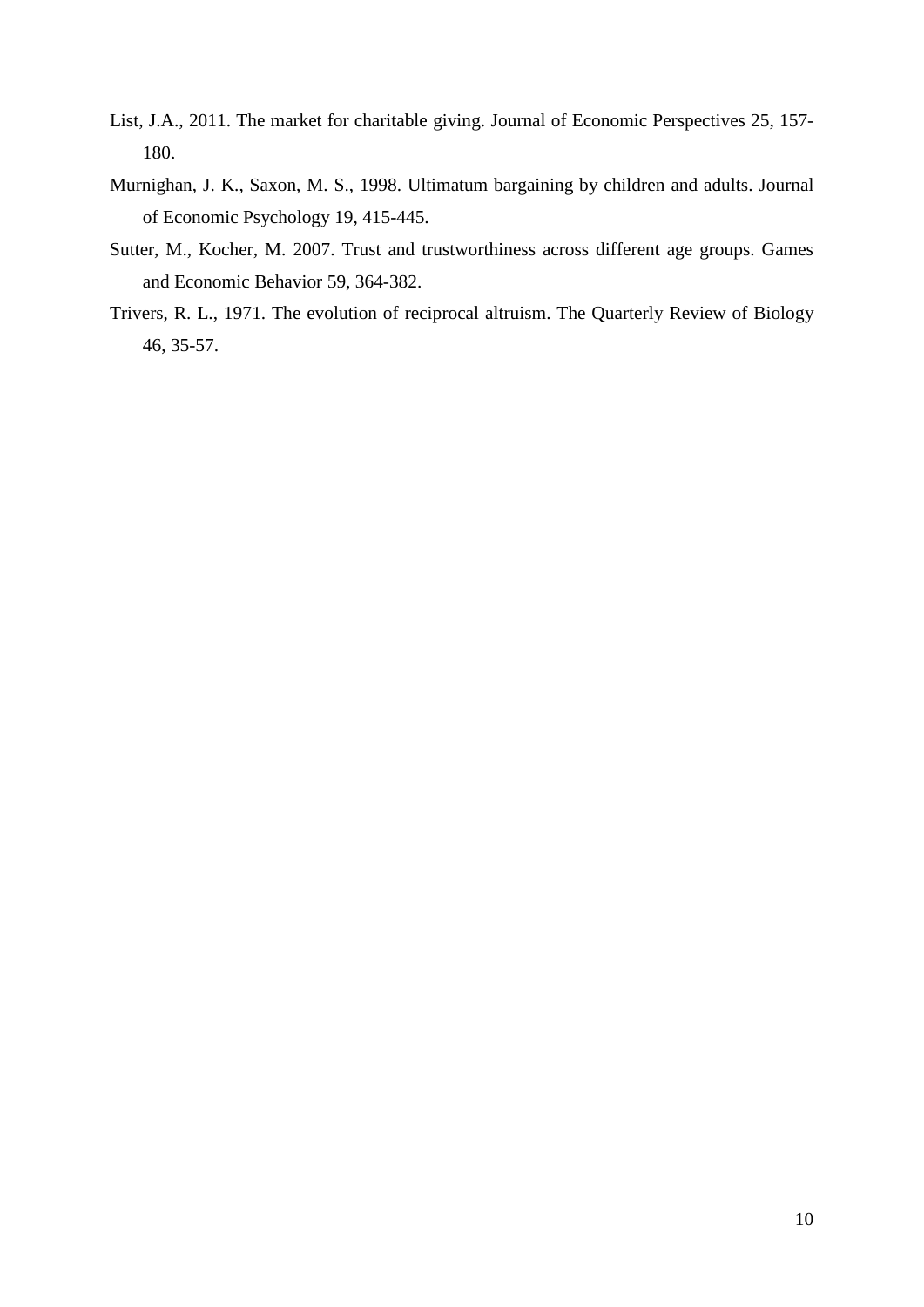# **Tables and Figures**

**Table 1.** Number of subjects participating in the experiment on altruism, by age, language and gender (number of male participants in parenthesis)

| Age (in years) | Italian   | German    | Total     |
|----------------|-----------|-----------|-----------|
| $7/8$ years    | 147 (75)  | 113(63)   | 260 (138) |
| $8/9$ years    | 145(81)   | 125(76)   | 270 (157) |
| $9/10$ years   | 132 (77)  | 144 (72)  | 276 (149) |
| $10/11$ years  | 157(81)   | 107(62)   | 264 (143) |
| ALL            | 581 (314) | 489 (273) | 1,070     |
|                |           |           | (587)     |

Each subject was asked to repeat the instructions in own words in order to check for understanding. 14 subjects were not able to do so properly, and we exclude them from the analysis. Moreover, 33 other children are excluded because they had close ties to the charity, either by relatives working there or by receiving transfers from the charity.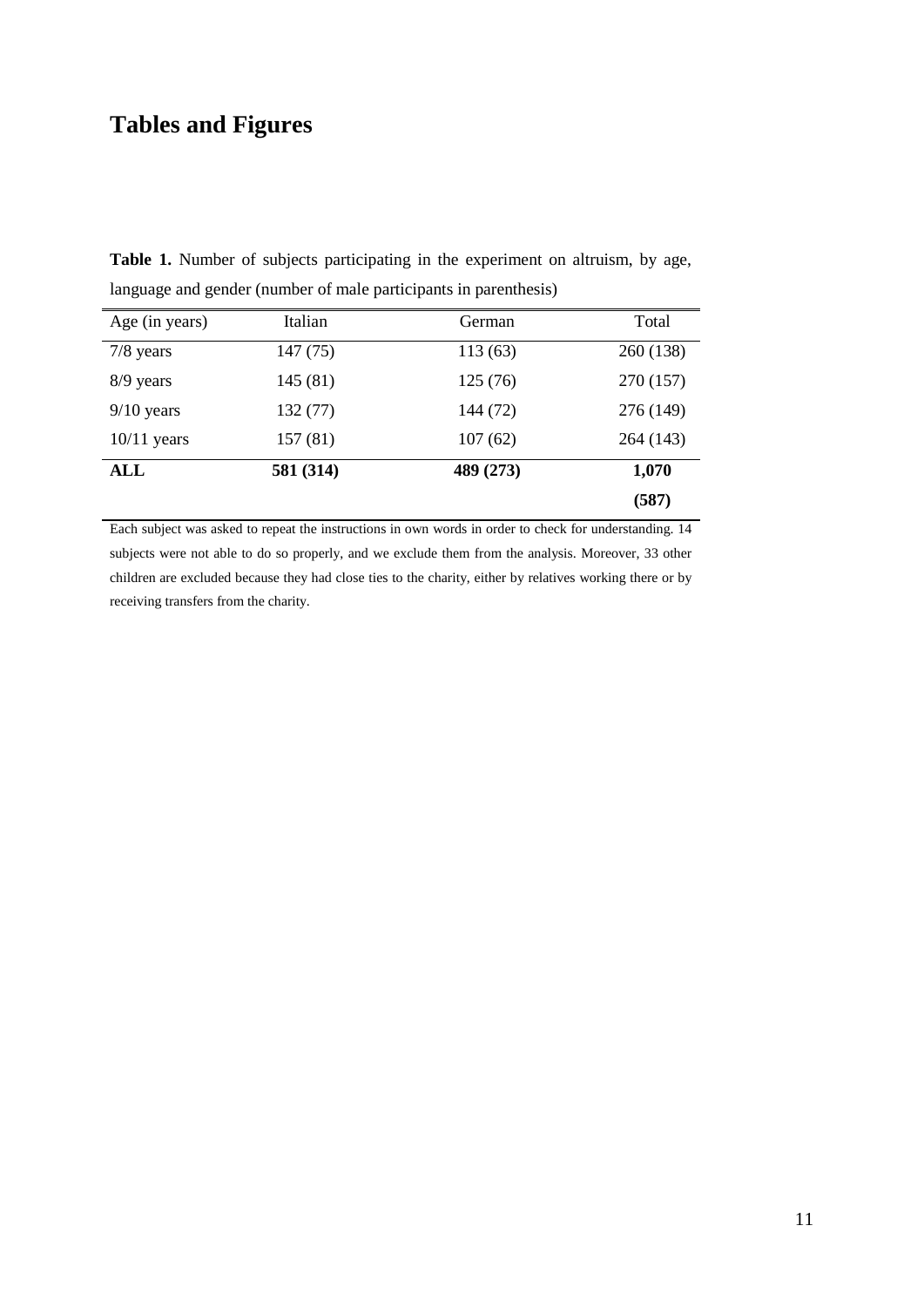|                               | (1)        | (2)        | (3)          | (4)         | (5)                   |
|-------------------------------|------------|------------|--------------|-------------|-----------------------|
| Female $(=1)$                 | $0.314***$ | $0.319***$ | $0.335***$   | $0.348***$  | $0.338***$            |
|                               | (0.063)    | (0.063)    | (0.061)      | (0.064)     | (0.077)               |
| German school $(=1)$          | $-0.052$   | $-0.051$   | $-0.102$     | $-0.117$    | $-0.097$              |
|                               | (0.076)    | (0.076)    | (0.082)      | (0.086)     | (0.094)               |
| Age (in years)                | $0.110***$ | $0.114***$ | $0.082**$    | $0.105***$  | $0.106***$            |
|                               | (0.031)    | (0.031)    | (0.033)      | (0.035)     | (0.039)               |
| Only child $(=1)$             | $0.178*$   |            |              |             |                       |
|                               | (0.099)    |            |              |             |                       |
| Number of younger brothers    |            | $-0.071$   | $-0.031$     | $-0.053$    | $-0.090$              |
|                               |            | (0.068)    | (0.069)      | (0.073)     | (0.096)               |
| Number of older brothers      |            | $-0.128**$ | $-0.122**$   | $-0.118**$  | $-0.133*$             |
|                               |            | (0.056)    | (0.057)      | (0.060)     | (0.077)               |
| Number of younger sisters     |            | $-0.076$   | $-0.058$     | $-0.027$    | $-0.020$              |
|                               |            | (0.065)    | (0.072)      | (0.077)     | (0.091)               |
| Number of older sisters       |            | $-0.040$   | $-0.040$     | $-0.052$    | $-0.075$              |
|                               |            | (0.047)    | (0.048)      | (0.053)     | (0.075)               |
| Patience <sup>&amp;</sup>     |            |            | $0.275***$   | $0.245***$  | $0.268***$            |
|                               |            |            | (0.064)      | (0.069)     | (0.084)               |
| Patience <sup>2</sup>         |            |            | $-0.0523***$ | $-0.050***$ | $-0.061***$           |
|                               |            |            | (0.012)      | (0.013)     | (0.016)               |
| Risk tolerance <sup>†</sup>   |            |            | $0.598***$   | $0.585***$  | $0.684***$            |
|                               |            |            | (0.130)      | (0.151)     | (0.190)               |
| Risk tolerance <sup>2</sup>   |            |            | $-0.103***$  | $-0.101***$ | $-0.113***$           |
|                               |            |            | (0.024)      | (0.027)     | (0.035)               |
| Relative $IQ^s$               |            |            | $0.310*$     | $0.439**$   | 0.325                 |
|                               |            |            | (0.189)      | (0.201)     | (0.250)               |
| Father unemployed $(=1)$      |            |            |              | 0.265       |                       |
|                               |            |            |              | (0.235)     |                       |
| Mother unemployed $(=1)$      |            |            |              | 0.450       |                       |
| Income father <sup>§</sup>    |            |            |              | (0.394)     |                       |
|                               |            |            |              |             | $-0.0001$             |
| Income mother <sup>§</sup>    |            |            |              |             | (0.0001)<br>$-0.0001$ |
|                               |            |            |              |             | (0.0002)              |
| Education father <sup>§</sup> |            |            |              |             | $0.085*$              |
|                               |            |            |              |             | (0.051)               |
| Education mother <sup>§</sup> |            |            |              |             | 0.078                 |
|                               |            |            |              |             | (0.070)               |
| cut1                          |            |            |              |             |                       |
| Constant                      | 0.158      | 0.057      | $0.931***$   | 1.192***    | 1.058**               |
|                               | (0.252)    | (0.251)    | (0.361)      | (0.369)     | (0.521)               |
| cut2                          |            |            |              |             |                       |
| Constant                      | $1.063***$ | $0.964***$ | 1.908***     | 2.194***    | 2.107***              |
|                               | (0.254)    | (0.254)    | (0.366)      | (0.375)     | (0.519)               |
| cut3                          |            |            |              |             |                       |
|                               | 1.747***   | $1.650***$ | $2.613***$   | 2.875***    | 2.755***              |
| Constant                      |            |            |              |             |                       |
|                               | (0.256)    | (0.256)    | (0.367)      | (0.377)     | (0.519)               |
| cut4                          |            |            |              |             |                       |
| Constant                      | $2.628***$ | $2.530***$ | 3.522***     | 3.777***    | 3.676***              |
|                               | (0.256)    | (0.256)    | (0.375)      | (0.386)     | (0.527)               |
| cut <sub>5</sub>              |            |            |              |             |                       |
| Constant                      | 2.994 ***  | 2.897***   | 3.899***     | $4.161***$  | 4.001***              |

Table 2. Number of tokens donated to needy recipient (min=0; max=6). Ordered probit regressions.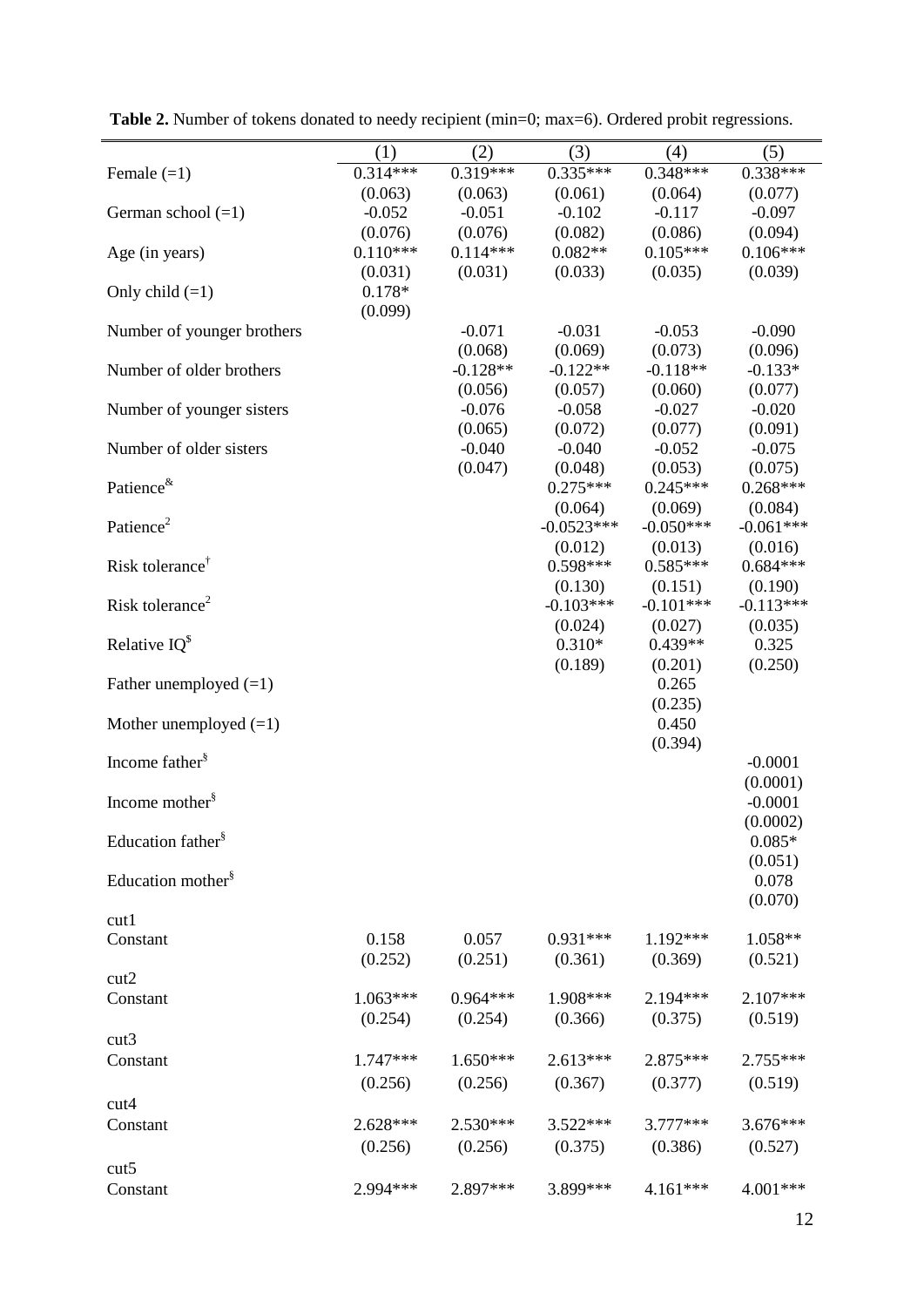|                     | (0.272)    | (0.271)    | (0.384)    | (0.397)    | (0.527)    |
|---------------------|------------|------------|------------|------------|------------|
| cut <sub>6</sub>    |            |            |            |            |            |
| Constant            | $3.173***$ | $3.075***$ | $4.069***$ | $4.332***$ | $4.175***$ |
|                     | (0.270)    | (0.271)    | (0.385)    | (0.395)    | (0.525)    |
| <b>Observations</b> | 1,070      | 1,070      | 1,009      | 881        | 679        |
|                     |            |            |            |            |            |

Notes. \*\*\*, \*\*, \* denote significance at the 1%, 5%, 10% level, robust standard errors in parentheses. Clustered on class level.

<sup> $\dagger$ </sup> Number of tokens invested in risk experiment (min=0; max = 5).

Number of tokens invested in time experiment (min=0; max = 5).

<sup>\$</sup> The IQ was measured relative to the respective grade (values above 1 indicate above average IQ in the respective grade; values below 1 indicate below average IQ)

<sup>§</sup> For a detailed description of these variables see the notes on "Parents' estimated income and education" in the Appendix. We did not get information about parents' professions for all children. Hence, the sample size is smaller when this variable is included as independent variable, yet the main results remain unchanged.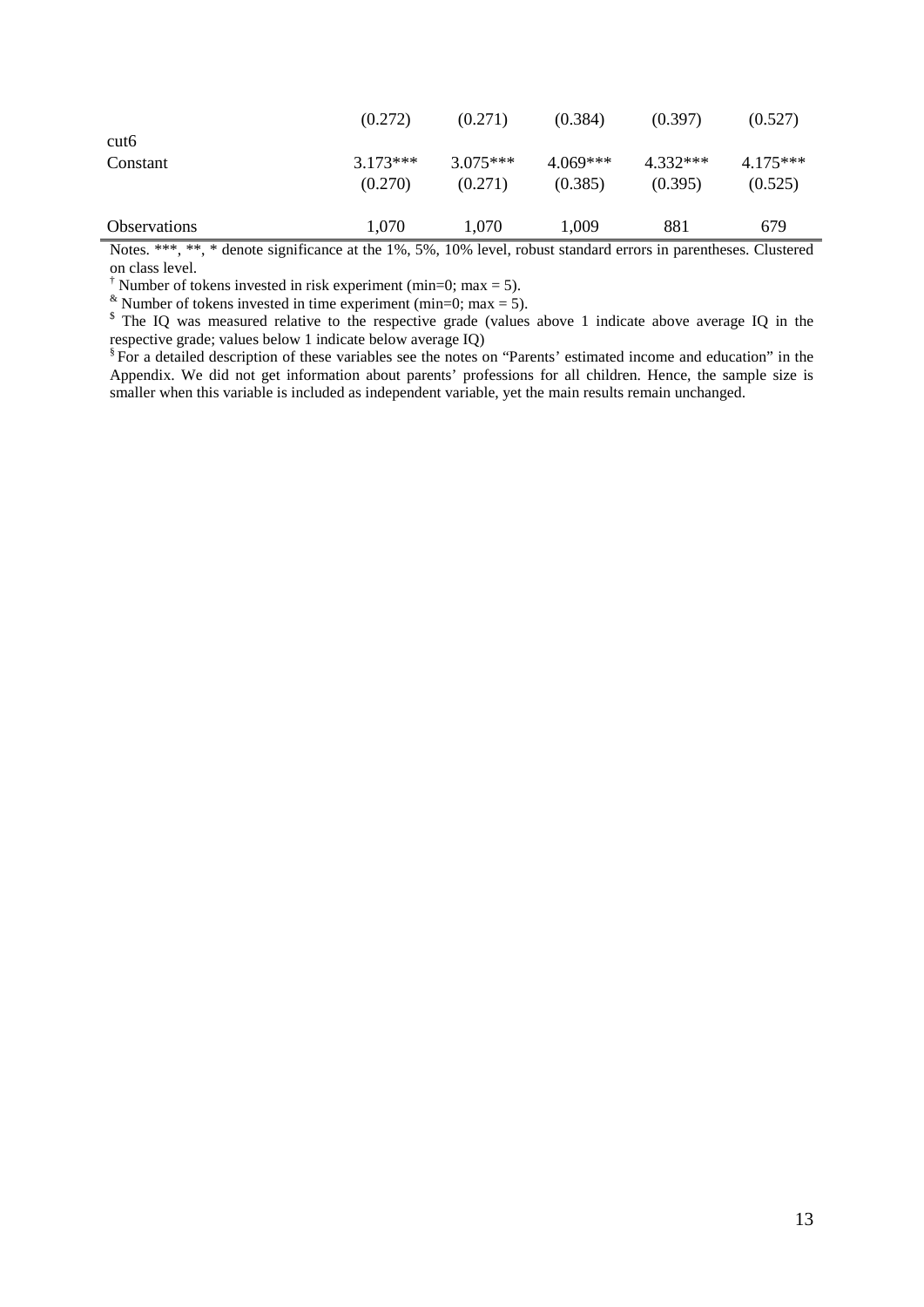

Figure 1: Frequency of donations across age groups.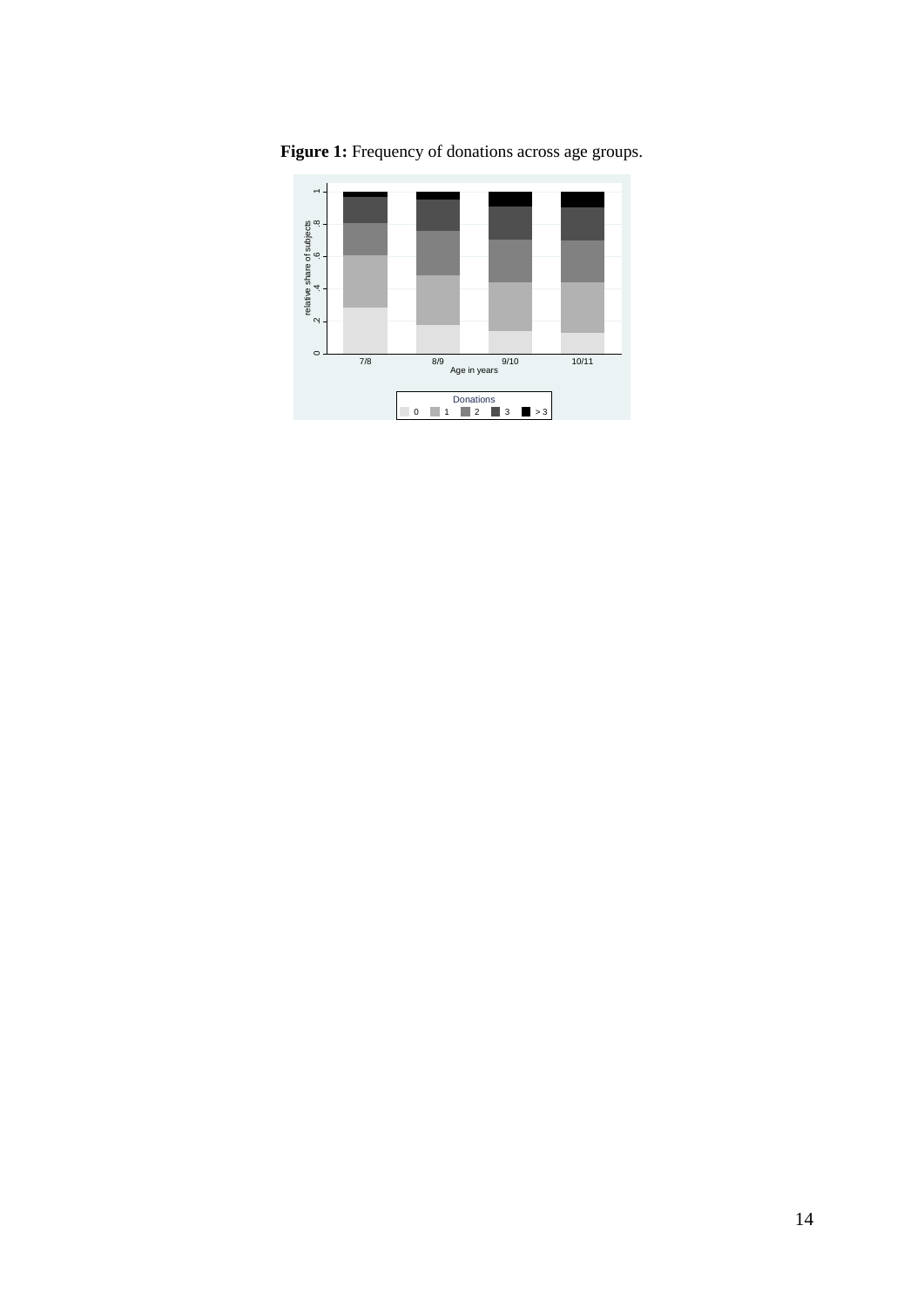

Figure 2: Share of donations conditional on the decisions in the risk (a) respectively time task (b).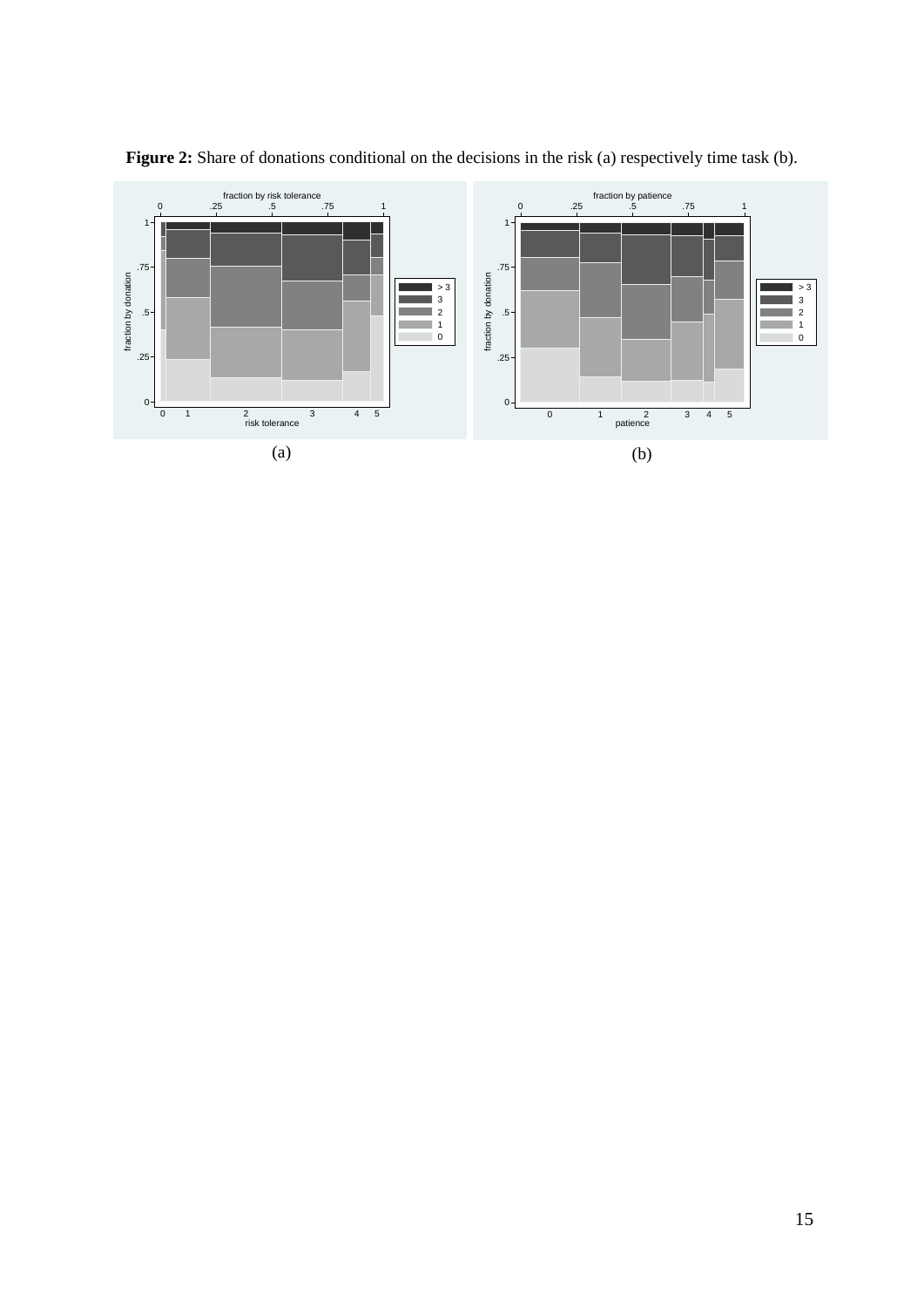

Figure 3: Average donations by age and gender.

Error bars indicate mean ± standard error.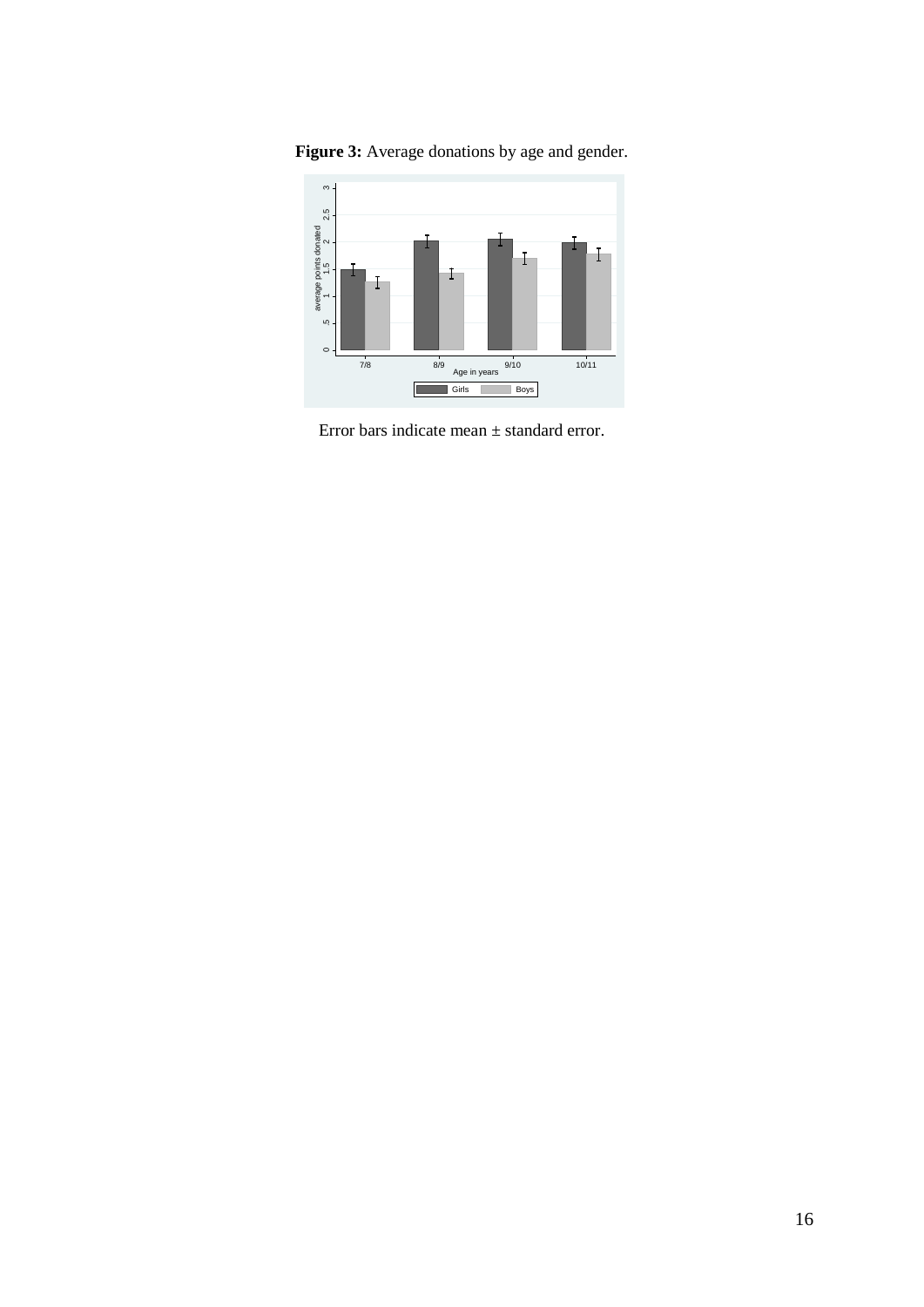### **Appendix A1. Notes on estimated income and education of parents**

# *Estimated income*

In order to get a measure for income we asked the children to state their parent's profession as precisely as possible. The children's answers were categorized with the use of the Public Employment Service Austria (AMS). They provide information on the average gross starting salary per month of almost 1,800 different types of professions. If a child could only give information on the company the parent works at, we used the most common profession within the same company. We used the Austrian Public Employment Service (AMS) classification because the information provided there on different types of professions is much more detailed than the information provided by the census bureau in South Tyrol (ASTAT). However, the average gross starting salary provided by both the AMS and the ASTAT have a highly significant positive correlation. Note that we did not get information about parents' professions for all children participating in our experiment.

# *Education*

In addition to the average gross starting salary the Public Employment Service Austria (AMS) provides information on the minimum level of education necessary to pursue a particular profession (see http://www.berufslexikon.at/):

1. Other occupations ("Sonstige Berufe"):

This form of education is appropriate for subjects who have already completed another education (apprenticeship or high school degree) but want to start a new profession or for subjects who want to pursue an occupation where no other form of education exists.

2. Apprenticeship ("Lehre"):

Prerequisite: graduation from 9 years compulsory school (at age 15) and holding of an apprenticeship position. The duration of the latter varies between 2 and 4 years depending on the type of profession.

3. Middle/High school ("Schule"):

Prerequisite: graduation from 8 years compulsory school (at age 14); plus 4-5 years of middle and high school with a school leaving examination (which qualifies students for entering higher education).

4. University ("Universität, Fachhochschule, Pädagogische Hochschule"):

Prerequisite: higher education entrance qualification. Degrees: Bachelor, Master and Doctorate.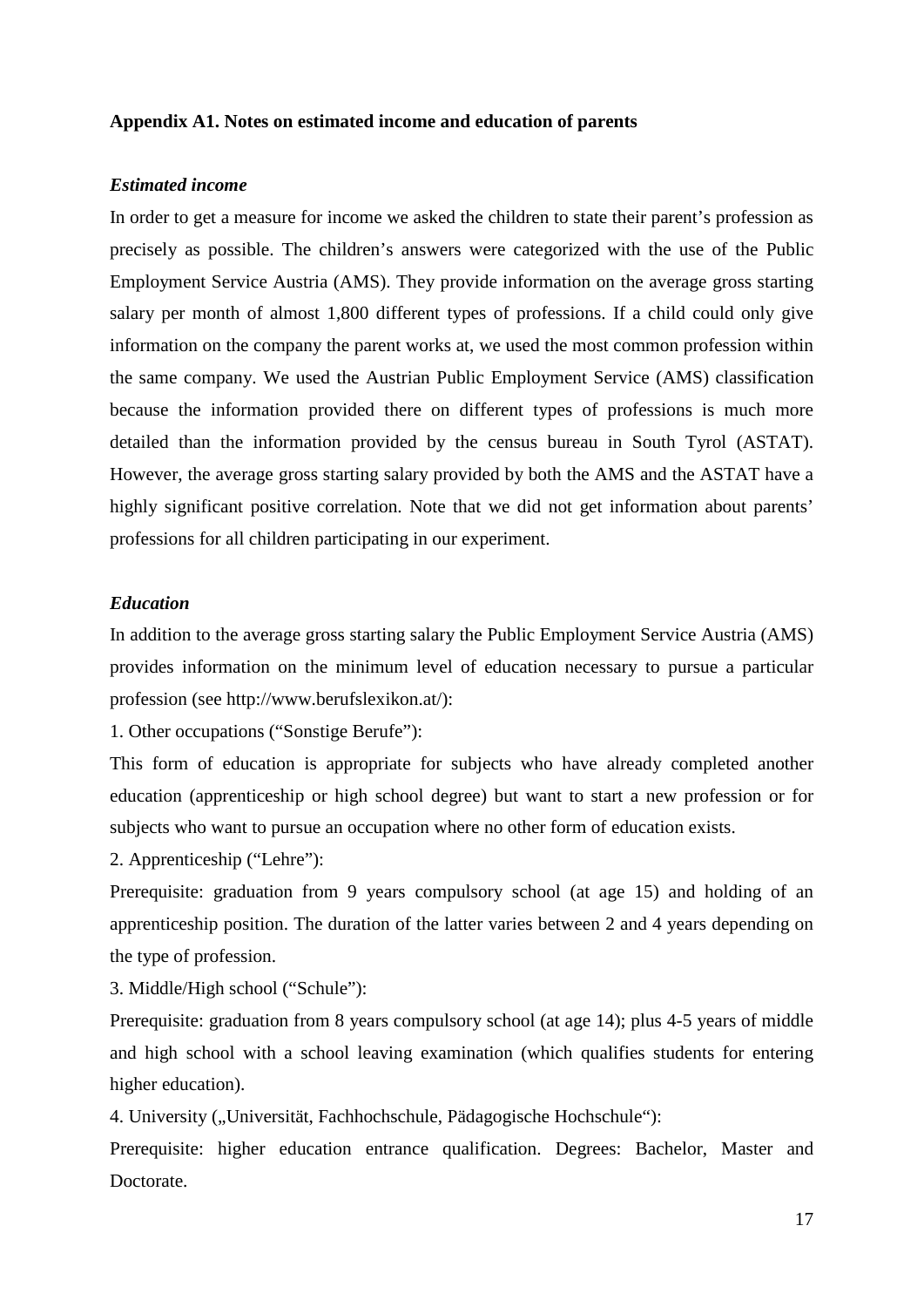### **Appendix A2. Experimental instructions (translated from German/Italian)**

Note: Italic font is used for the instructions to the experimenter.

### **Donation Game**

#### This game works as follows:

At the beginning you will receive 6 tokens (*put tokens in front of the child*). You have to decide how many tokens you want to keep for yourself and how many you want to put in the donation box over there (*point at the box in the middle of the room*). The tokens you keep for yourself you can exchange into presents in our shop. The tokens you put in the donation box will be given to poor children here in South Tyrol. We calculated how much money a token in our shop is worth and the money, which we collect with the donated tokens, will be given to Caritas South Tyrol (*point at the logo of caritas*). Do you know Caritas? (*Record the answer)* Caritas will give the money to poor children in South Tyrol, whose families have little money at home. With the money from Caritas, the parents are able to buy important things such as warm clothes and school things for the children. You can now decide whether you want to donate none, one, 2, 3, 4, 5 or all of your tokens. Please put the tokens, which you want to keep for yourself, in this grey envelope and seal it (*put grey envelope in front of child*). Please put the tokens, which you want to donate to the children, in this white envelope and seal it (*put white envelope in front of child*). Even if you put all the tokens in just one envelope you have to seal both envelopes. While you make your decision, I will turn around so that you are completely undisturbed. Please let me know, when you are done. You can then put the white envelope in the donation box over there. It is really important, that no other child ever knows how many tokens you donated and how much you kept for yourself. Can you tell me in which envelope you have to put the tokens you want to keep for yourself? (*Answer: grey envelope*). And in which envelope do you have to put the tokens you want to donate? (*Answer: white envelope*). Please make your decision now. Take as much time as you need for your decision and let me know when you are done. (*Turn around so that you really cannot see the child anymore. Turn back when child is done. After the decision: check whether the envelopes are really sealed; WRITE THE CODE ON THE GREY ENVELOPE; DO NOT WRITE THE CODE ON THE WHITE ENVELOPE*)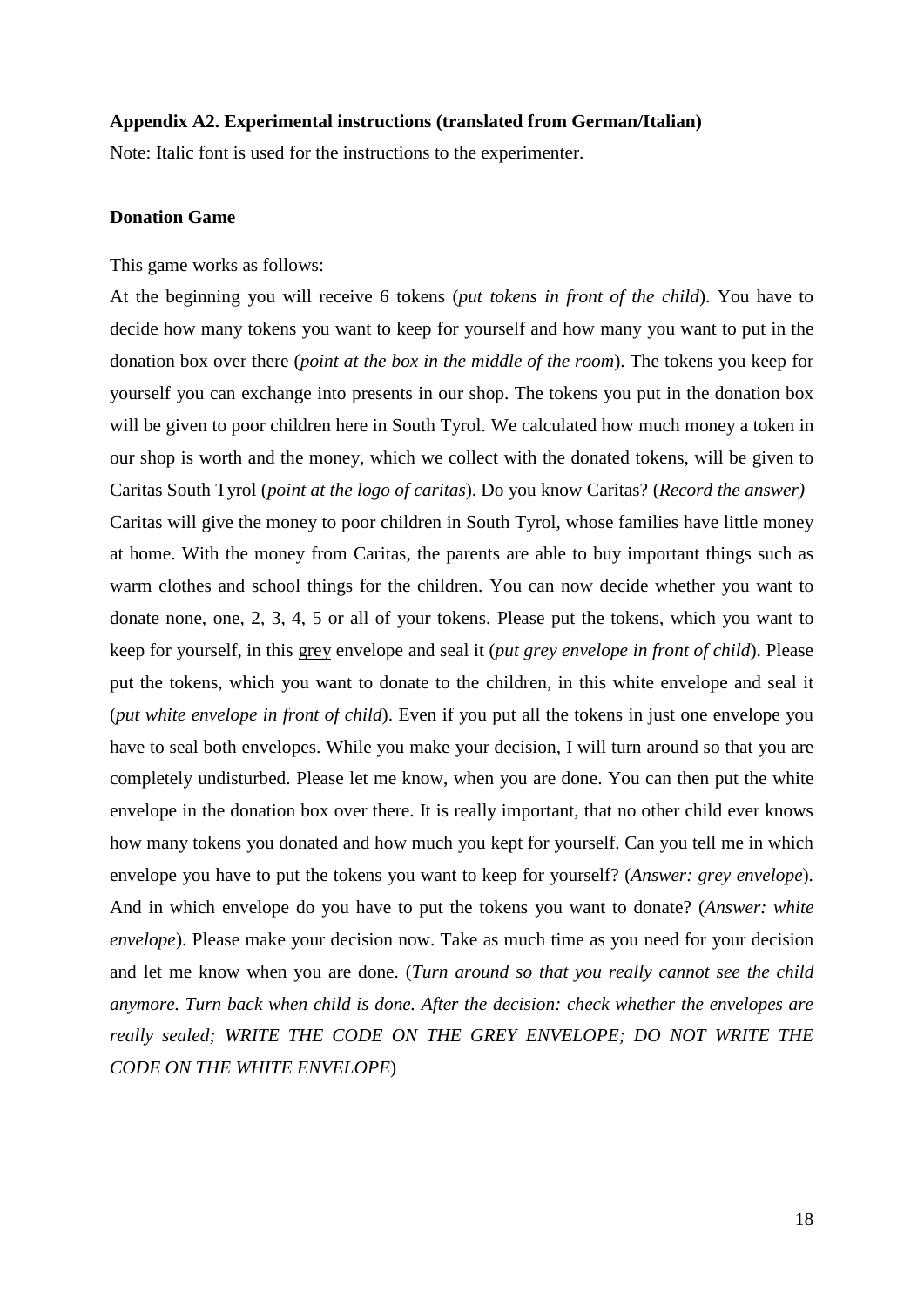### **Intertemporal choice experiment**

Good morning. My name is … Today's game works as follows:

At the beginning you will receive 5 tokens *(please place the 5 tokens in front of the child).*  You have to decide how many of these 5 tokens you want to put in the box labeled NOW (*point at the left box*) and how many tokens you want to put in the box labeled "4 WEEKS" (*point at the right box*). You will receive the tokens that you put in the box "NOW" immediately after the game and you can use these tokens for buying presents in our present shop. You can take these presents home today. Each token that you put in the box "4 WEEKS" will be doubled and you will receive the presents that you choose with these tokens in 4 weeks only.

Let's consider an example: If you, for instance, want to receive two tokens today, what do you have to do? (*Answer of the child: "I have to put 2 tokens in the left box*) And what happens with the other 3 tokens? (*Answer: I have to put these tokens in the right box"; please let the child demonstrate this*) How many tokens will be added to this box? (*point at the right box*; *answer of the child: "3"; please demonstrate!*) How many tokens are in the box in total? *(Answer: 6)*. When will you receive the presents which you can choose with these 6 tokens? *(Answer: in 4 weeks).* And what happens if you put 5 tokens in that box? (*point at the left box; Answer: then I will receive 5 tokens immediately after the game and I can choose presents with these 5 tokens which I can take home today).* And what happens if you put all 5 tokens in that box? (*point at the right box; Answer: then these tokens will be doubled and I can choose presents with the 10 tokens which I will receive only in 4 weeks.)* Could you please repeat the rules of the game?

Please take your decision now. You have to put the tokens which you want to receive today in this box (*point at the left box*) and the tokens with which you can buy presents which you will receive in 4 weeks in that box (*point at the right box*). Take as much time as you need for your decision. In the meantime I will turn around so I don't disturb you. Just call me when you are done.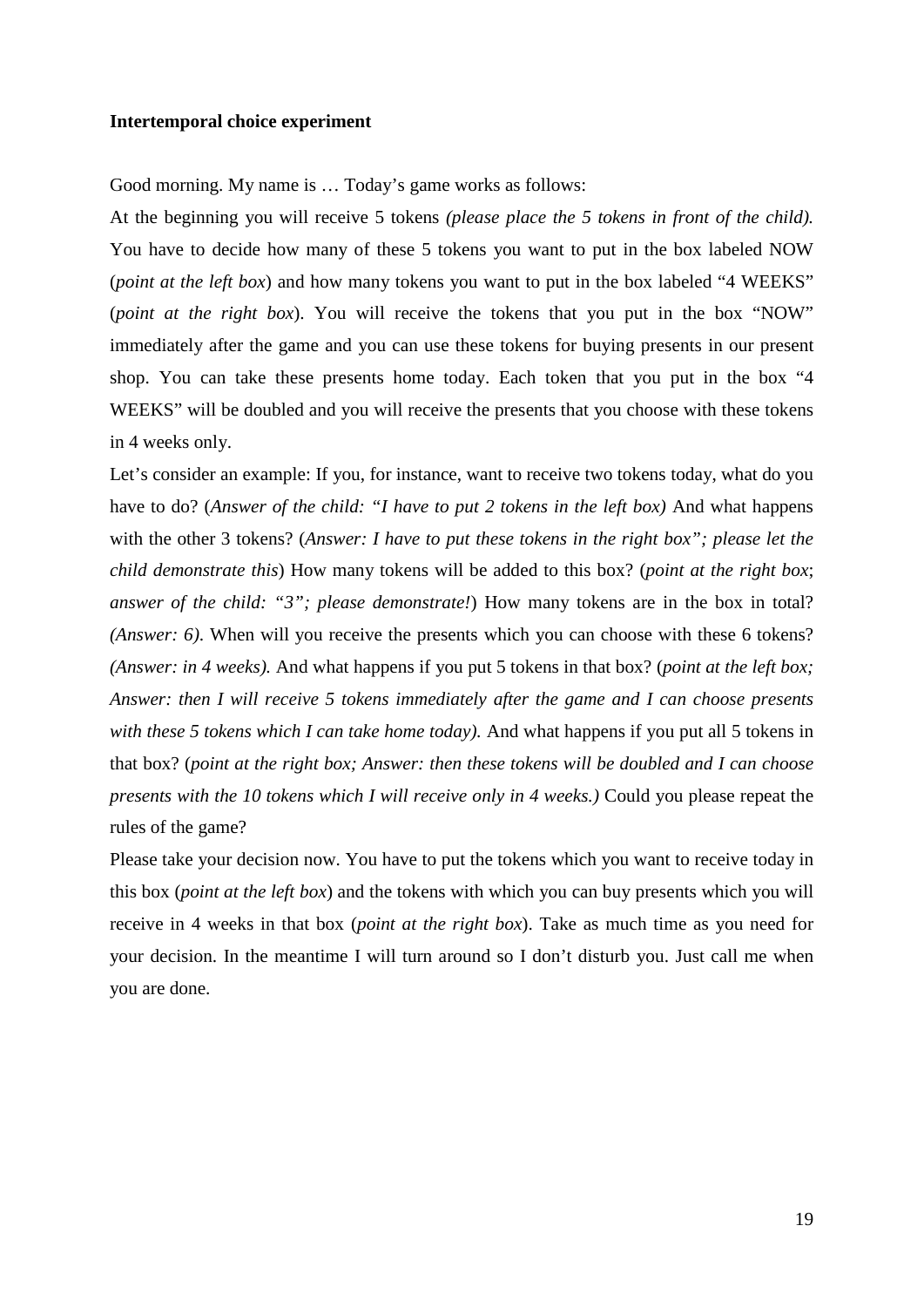**Decision sheet for the intertemporal choice experiment (translated form German/Italian)**

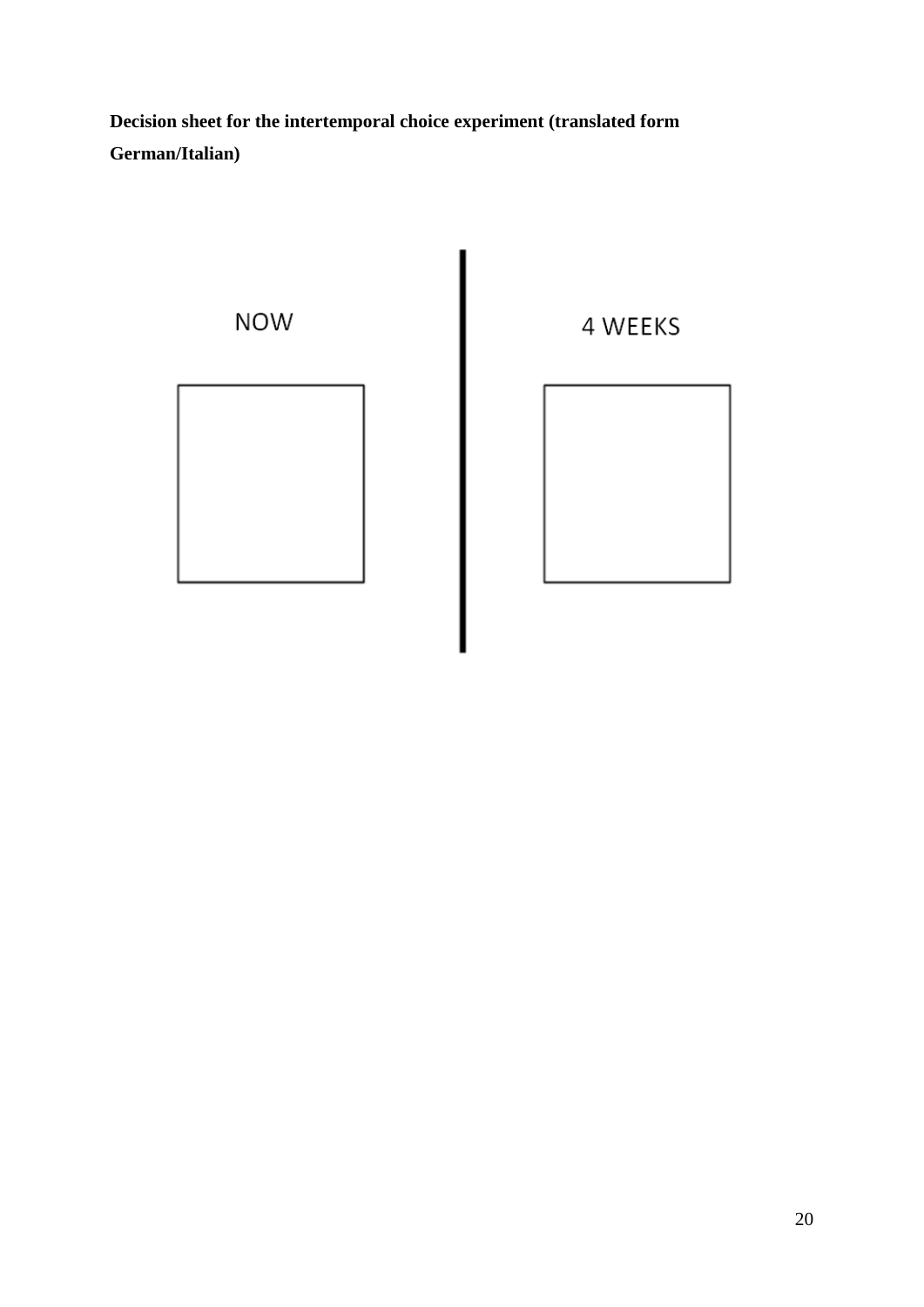### **Risk experiment**

Good morning. My name is … Today's game works as follows:

At the beginning you will receive 5 tokens *(please place the 5 tokens in front of the child).*  You have to decide how many of these 5 tokens you want to keep for sure and with how many of these tokens you want to play the "treasure"-game. You have to put the tokens you keep for sure in this box (*point at the left box*). Likewise, you must put the tokens with which you want to play the treasure-game in that box (*point at the right box*). Each token that you put in the treasure-game will be doubled. The rules of the treasure-game are as follows: Here I have two cards. On this card you see a full treasure chest and on the other card there is an empty treasure chest (*show the respective cards*). I will mingle the two cards under the table and then I will put the cards on the table upside down (*please demonstrate*; *Attention: you have to mingle the cards, such that the child is not able to see the picture on the respective card)*. Then you can draw one of the cards. If you, for example, draw the full treasure chest, (*point at the full treasure chest on the decision sheet*), then you will receive all the tokens from this box. On the other hand, if you draw the empty treasure chest (*point at the empty treasure chest on the decision sheet*) then you will lose all the tokens from this box. At the end you will receive the tokens that you keep for sure (*point at the left box*) and the tokens that you win in the treasure game (*point at the right box*).

Let's consider an example: If you, for instance, want to keep one token for sure and play the treasure-game with the other 4 tokens, what do you have to do? (*Answer of the child: "I have to put 1 token in the left box and 4 tokens in the right box"; please let the child demonstrate this*) How many tokens will be added to this box? (*point at the right box*; *answer of the child: "4"; please demonstrate!*) What happens next? How does the treasure-game work? (*Child has to repeat the rules of the game*). How many tokens will you win if you draw the full treasure chest? (*Answer of the child: "8 tokens"*). And how many tokens will you receive in total? (*Answer of the child: "9"*). Exactly. You will receive 8 tokens from the treasure-game plus 1 additional token which you kept for sure. What happens if you draw the empty treasure chest? (*Answer of the child: "I lose all the tokens of the treasure-game"*) Exactly. How many tokens will you receive in total? (*Answer of the child: "1"*) Exactly. This was only an example. Let's consider another example: Could you please explain the rules of the game if you want to keep 4 tokens for sure and play the treasure-game with 1 token? (*The child has to recapitulate the game with the new example*). What happens if you, for instance, put all your 5 tokens in this box? (*point at the right box; let the child recapitulate the game*) What happens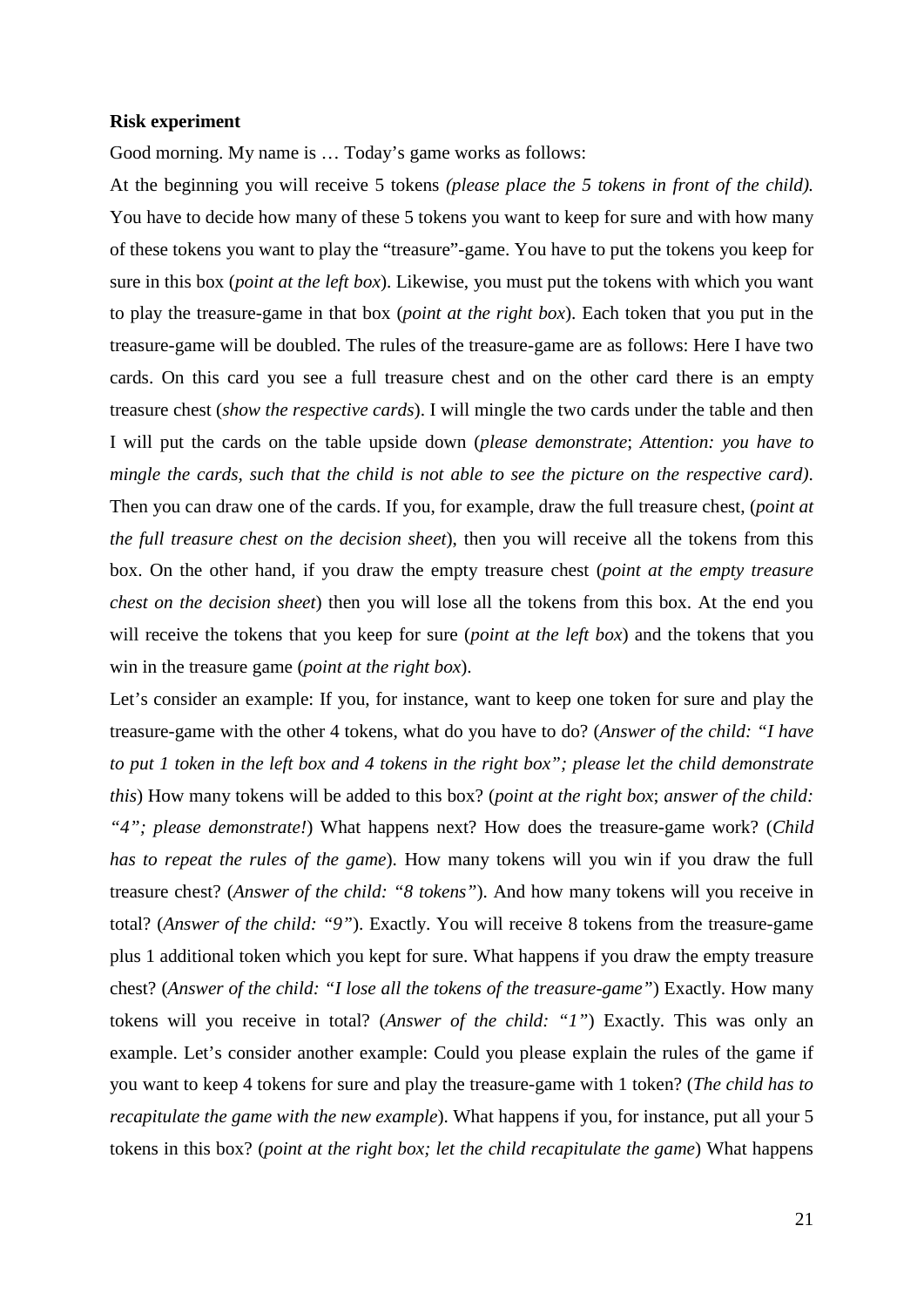if you, for instance, put all your 5 tokens in this box? (*point at the left box; let the child recapitulate the game*). Could you please repeat the rules of the game?

Please take your decision now. You have to put the tokens which you want to keep for sure in this box (*point at the left box*) and the tokens with which you want to play the treasure-game have to be put in that box (*point at the right box*). Take as much time as you need for your decision. In the meantime I will turn around so I don't disturb you. Just call me when you are done.